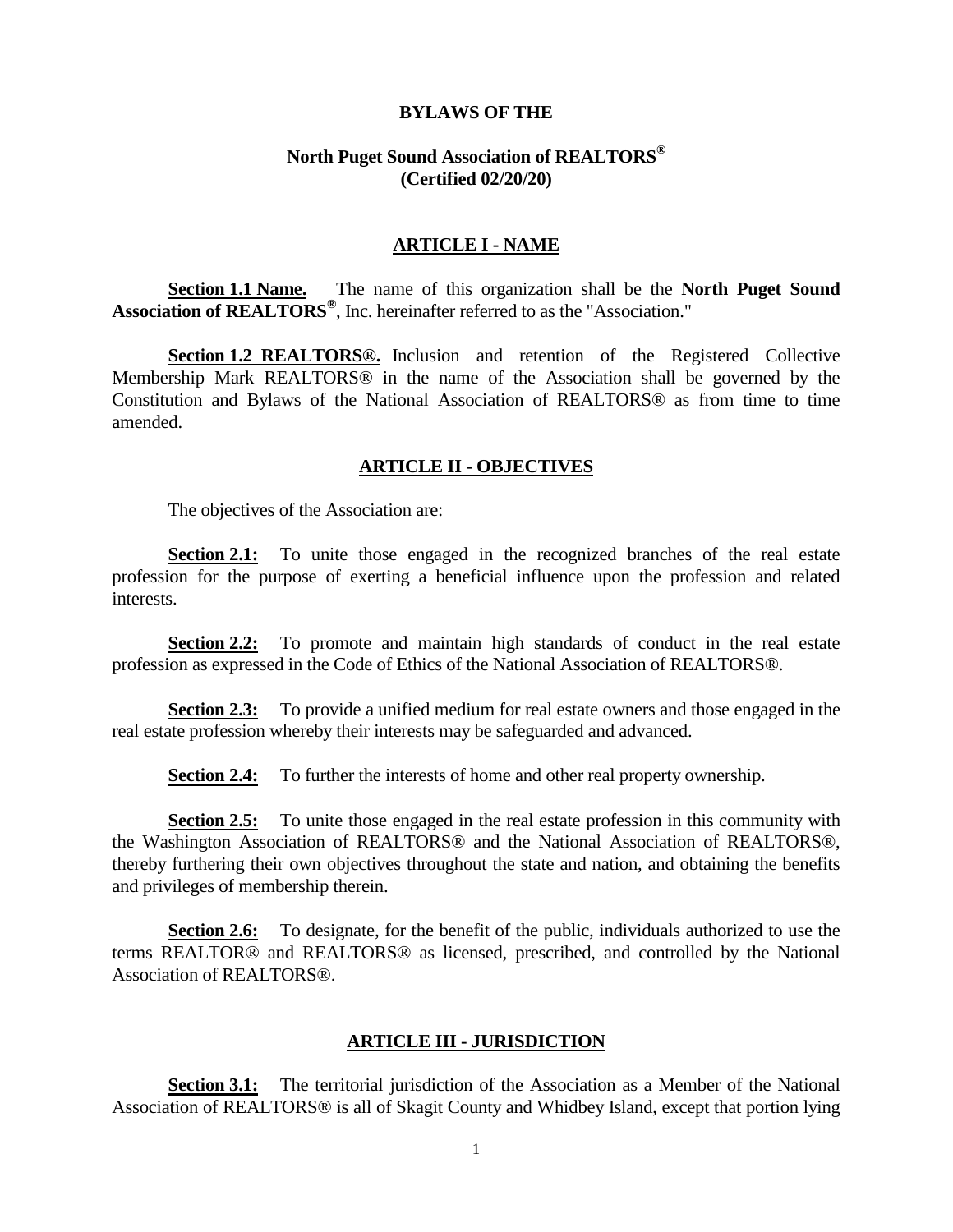South of the north half of Sections 7, 8 and 9, Township 30 North, Range 2 East, W.M. Washington.

**Section 3.2:** Territorial jurisdiction is defined to mean:

(a) The right and duty to control the use of the terms REALTOR® and REALTORS®, subject to the conditions set forth in these Bylaws and those of the National Association of REALTORS®, in return for which the Association agrees to protect and safeguard the property rights of the National Association in the terms.

# **ARTICLE IV - MEMBERSHIP**

**Section 4.1:** There shall be six classes of Members as follows:

(a) REALTOR® Members. REALTOR® Members, whether primary or secondary shall be:

(1) Individuals who, as sole proprietors, partners, corporate officers, or branch office managers, are engaged actively in the real estate profession, including buying, selling, exchanging, renting or leasing, managing, appraising for others for compensation, counseling, building, developing or subdividing real estate, and who maintain or are associated with an established real estate office in the state of Washington or state contiguous thereto. All persons who are partners in a partnership, or all officers in a corporation who are actively engaged in the real estate profession within the state or a state contiguous thereto shall qualify for REALTOR® Membership only, and each is required to hold REALTOR® Membership in an Association of REALTORS<sup>®</sup> within the state or a state contiguous thereto unless otherwise qualified for Institute Affiliate Membership as described in Section 1 (b) of Article IV.

In the case of a real estate firm, partnership, or corporation, whose business activity is substantially all commercial, only those principals actively engaged in the real estate business in connection with the same office, or any other offices within the jurisdiction of the board in which one of the firm's principals holds REALTOR membership, shall be required to hold REALTOR<sup>®</sup> membership unless otherwise qualified for Institute Affiliate Membership as described in Section 1(b) of Article IV.

NOTE: REALTOR® Members may obtain membership in a "secondary" Association in another state.

(2) Individuals who are engaged in the real estate profession other than as sole proprietors, partners, corporate officers, or branch office managers and are associated with a REALTOR® Member and meet the qualifications set out in Article V.

(3) Franchise REALTOR<sup>®</sup> Membership. Corporate officers (who may be licensed or unlicensed) of a real estate brokerage franchise organization with at least one hundred fifty (150) franchisees located within the United States, or insular possessions and the commonwealth of Puerto Rico, elected to membership pursuant to the provisions in the NAR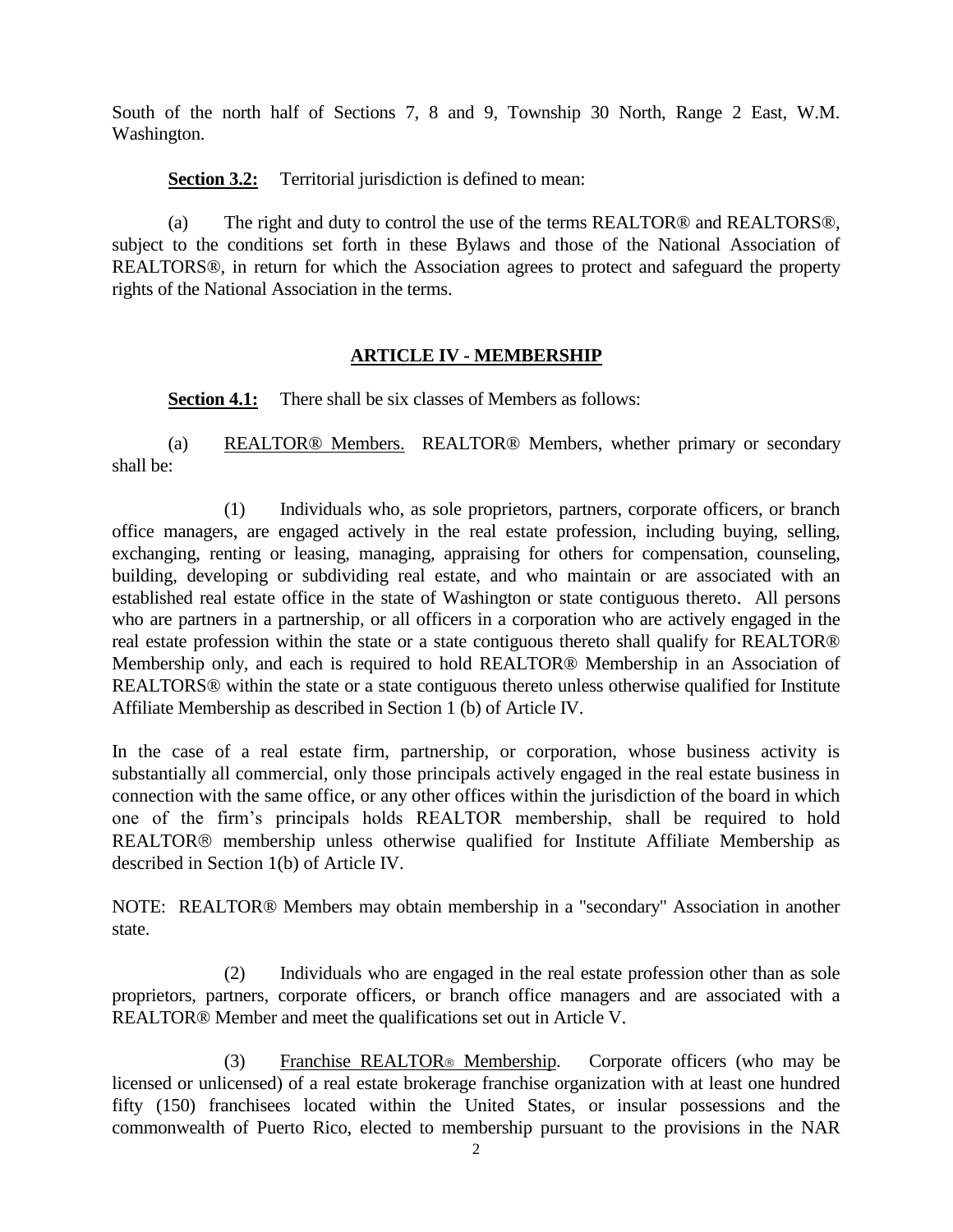Constitution and Bylaws. Such individuals shall enjoy all of the rights, privileges and obligations of REALTOR<sup>®</sup> membership (including compliance with the Code of Ethics) except: obligations related to board mandated education, meeting attendance, or indoctrination classes or other similar requirements; the right to use the term  $REALTOR@$  in connection with their franchise organization's name; and the right to hold elective office in the local association, state association and National Association.

(4) Primary and secondary REALTOR® Members. An individual is a primary member if the Association pays state and National dues based on such Member. An individual is a secondary Member if state and National dues are remitted through another Association. One of the principals in a real estate firm must be a Designated REALTOR® member of the Association in order for licensees affiliated with the firm to select the Association as their "primary" Association.

(5) Designated REALTOR® Members. Each firm (or office in the case of firms with multiple office locations) shall designate in writing one REALTOR<sup>®</sup> Member who shall be responsible for all duties and obligations of Membership including the obligation to arbitrate pursuant to Article 17 of the Code of Ethics and the payment of Association dues as established in Article X of the Bylaws. The "Designated REALTOR $\circledR$ " must be a sole proprietor, partner, corporate officer or branch office manager acting on behalf of the firm's principal(s) and must meet all other qualifications for REALTOR® membership established in Article V, Section 2, of the Bylaws.

(6) Washington Association of REALTOR® President: The President of the Washington Association of REALTORS®, if not otherwise a member of the Association, shall be a non-dues paying member of the North Puget Sound Association of REALTORS<sup>®</sup> during their term of office. The W.A.R. President shall not have the right to vote or hold elective office in the Association, but shall, when given the authority by the Association, cast the number of votes allowed as the Association's voting delegate at the Delegate Body meeting of the National Association of REALTORS<sup>®</sup>.

(b) Institute Affiliate Members. Institute Affiliate members shall be individuals who hold a professional designation awarded by a Institute, Society or Council affiliated with the National Association of REALTORS<sup>®</sup> that addresses a specialty area other than residential brokerage or individuals who otherwise hold a class of membership in such Institute, Society or Council that confers the right to hold office. Any such individual, if otherwise eligible, may elect to hold REALTOR® or REALTOR-ASSOCIATE® membership, subject to payment of applicable dues for such membership.

(c) Affiliate Members. Affiliate Members shall be real estate owners and other individuals or firms who, while not engaged in the real estate profession as defined in paragraphs (a) or (b) of this Section, have interests requiring information concerning real estate, and are in sympathy with the objectives of the Association. . Affiliate Membership shall also be granted to individuals licensed or certified to engage in real estate practice who, if otherwise eligible, do not elect to hold REALTOR membership in the board, provided the applicant is engaged exclusively in a specialty of the real estate business other than brokerage of real property.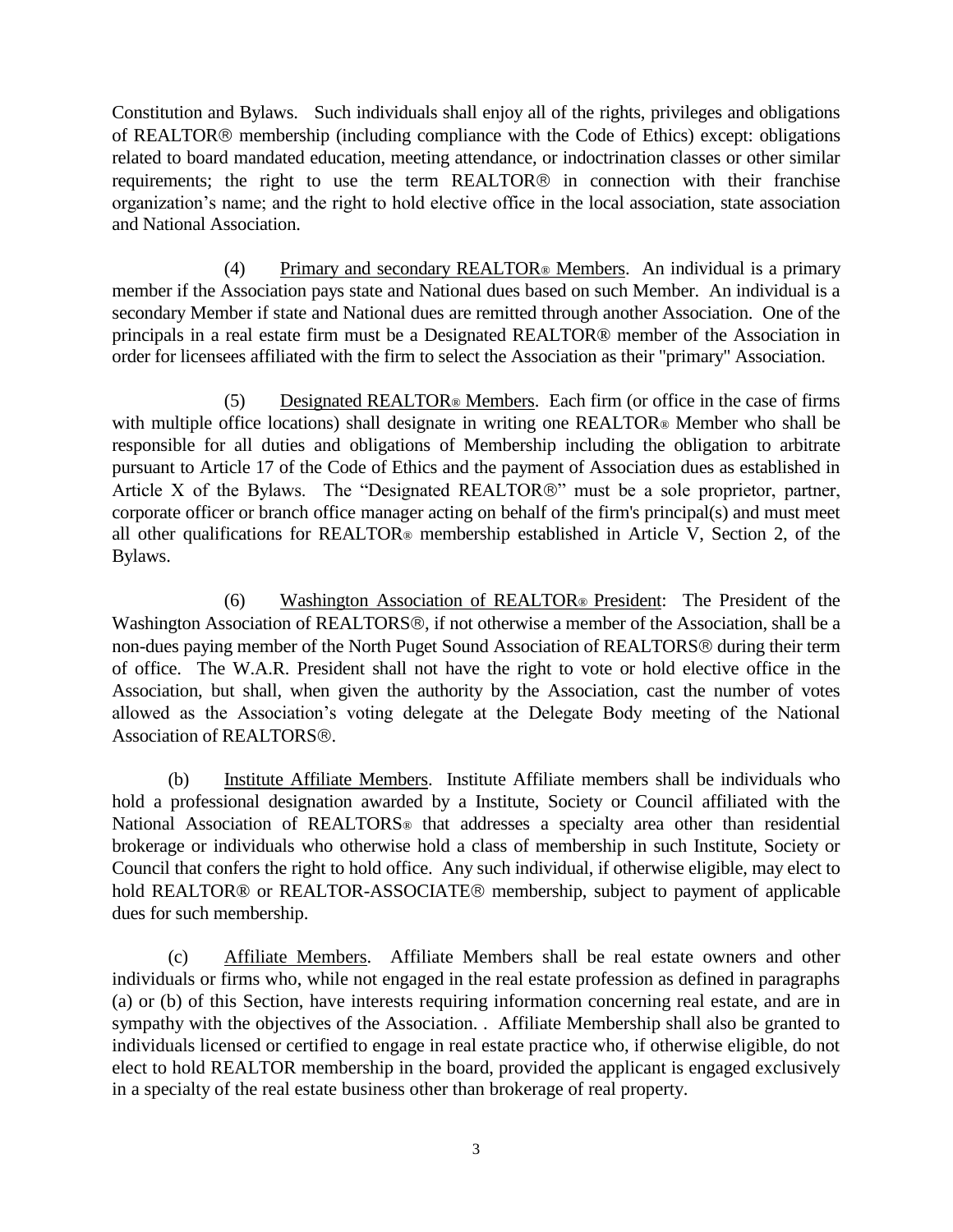(d) Public Service Members. Public Service Members shall be individuals who are interested in the real estate profession as employees of or affiliated with educational, public utility, governmental or other similar organizations, but are not engaged in the real estate profession on their own account or in association with an established real estate business.

(e) Honorary Members. Honorary Members shall be individuals not engaged in the real estate profession who have performed notable service for the real estate profession, for the Association, or for the public.

(f) Student Members. Student Members shall be individuals who are seeking an undergraduate or graduate degree with a specialization or major in real estate at institutions of higher learning, and who have completed at least two years of college and at least one college level course in real estate, but are not engaged in the real estate profession on their own account or not associated with an established real estate office.

# **ARTICLE V - QUALIFICATION AND ELECTION**

# **Section 5.1: Application.**

(a) An application for membership shall be made in such manner and form as may be prescribed by the Board of Directors and made available to anyone requesting it. The application form shall contain among the statements to be signed by the applicant (1) that applicant agrees as a condition to membership to thoroughly familiarize himself with the Code of Ethics of the National Association of REALTORS®, the Constitutions, Bylaws, and Rules and Regulations of the Association, the State and National Associations, and if elected a Member, will abide by the Constitutions and Bylaws and Rules and Regulations of the Association, State and National Associations, and if a REALTOR® Member, will abide by the Code of Ethics of the National Association of REALTORS® including the obligation to arbitrate controversies arising out of real estate transactions as specified by Article 17 of the Code of Ethics, and as further specified in the Code of Ethics and Arbitration Manual of the National Association of REALTORS<sup>®</sup>, as from time to time amended, and (2) that applicant consents that the Association, through its Membership Committee or otherwise, may invite and receive information and comment about applicant from any Member or other persons, and that applicant agrees that any information and comment furnished to the Association by any person in response to the invitation shall be conclusively deemed to be privileged and not form the basis of any action for slander, libel, or defamation of character. The applicant shall, with the form of application, have access to a copy of the Bylaws, Constitution, Rules and Regulations, and Code of Ethics referred to above.

# **Section 5.2: Qualification.**

(a) An applicant for REALTOR® Membership who is a sole proprietor, partner, corporate officer, or branch office manager of a real estate firm shall supply evidence satisfactory to the Association through Membership Committee that he is actively engaged in the real estate profession, and maintains a current, valid real estate broker's or salesperson's license or is licensed or certified by an appropriate state regulatory agency to engage in the appraisal of real property, has a place of business within the state or a state contiguous thereto (unless a secondary member), has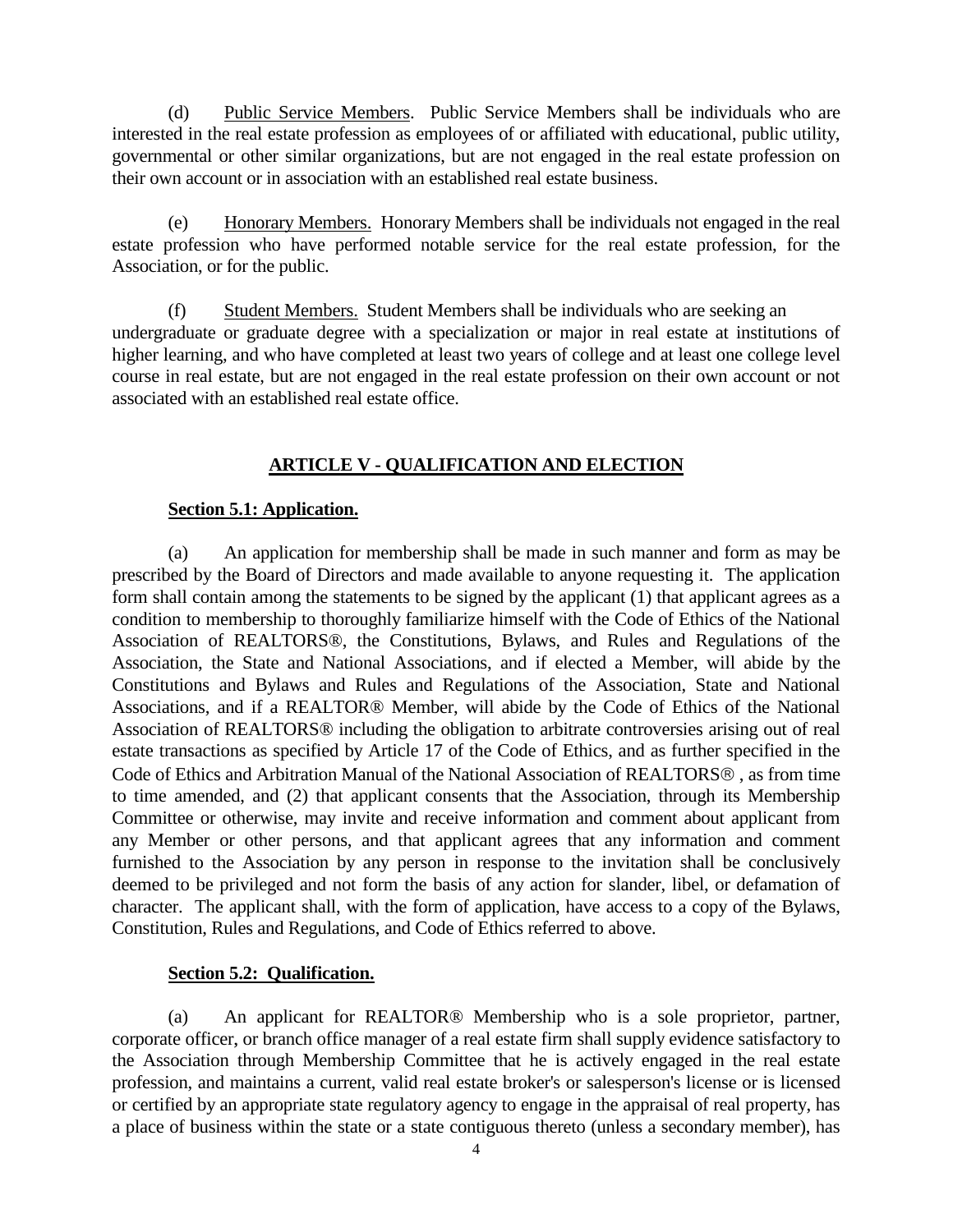no record of recent or pending bankruptcy(\*), has no record of official sanctions involving unprofessional conduct(\*\*), agrees to complete a course of instruction covering the Bylaws and Rules and Regulations of the Association, the Bylaws of the State Association, and the Constitution and Bylaws and Code of Ethics of the National Association of REALTORS®, and shall pass such reasonable and nondiscriminatory written examination thereon as may be required by the Committee, and shall agree that if elected to membership, he will abide by such Constitution, Bylaws, Rules and Regulations, and Code of Ethics.

- **(\*) NO RECENT OR PENDING BANKRUPTCY** is intended to mean that the applicant or any real estate firm in which the applicant is a sole proprietor, general partner, corporate officer or branch office manager, is not involved in any pending bankruptcy or insolvency proceedings or, has not been adjudged bankrupt in the past three (3) years. If a bankruptcy proceeding as described above exists, membership may not be rejected unless the Association establishes that its interests and those of its members and the public could not be adequately protected by requiring that the bankrupt applicant pay cash in advance for Association fees for up to one (1) year from the date that membership is approved or from the date that the applicant is discharged from bankruptcy (whichever is later). In the event that an existing member initiates bankruptcy proceedings, the member may be placed on a "cash basis" from the date that bankruptcy is initiated until one (1) year from the date that the member has been discharged from bankruptcy.
- **(\*\*) NO RECORD OF OFFICIAL SANCTIONS INVOLVING UNPROFESSIONAL CONDUCT** is intended to mean that the Association may only consider judgments within the past three (3) years of violations of (1) civil rights laws; (2) real estate license laws; (3) or other laws prohibiting unprofessional conduct against the applicant rendered by the courts or other lawful authorities.

(b) Individuals who are actively engaged in the real estate profession other than as sole proprietors, partners, corporate officers, or branch office managers in order to qualify for REALTOR® Membership, shall at the time of application, be associated either as an employee or as an independent contractor with a Designated REALTOR® Member of the Association or a Designated REALTOR® Member of another Association (if a secondary member) and must maintain a current, valid real estate broker's or salesperson's license or be licensed or certified by an appropriate state regulatory agency to engage in the appraisal of real property, has no record of official sanctions involving unprofessional conduct shall complete a course of instruction covering the Bylaws and Rules and Regulations of the Association, the Bylaws of the State Association, and the Constitution and Bylaws and Code of Ethics of the National Association of REALTORS® and shall pass such reasonable and nondiscriminatory written examinations thereon as may be required by the Membership Committee and shall agree in writing that if elected to membership he will abide by such Constitution, Bylaws, Rules and Regulations and the Code of Ethics.

(c) The Association will also consider the following in determining an applicant's qualifications for REALTOR<sup>®</sup> membership:

- 1. All final findings of Code of Ethics violations and violations of other membership duties in this or any other REALTOR® association within the past three (3) years
- 2. Pending ethics complaints (or hearings)
- 3. Unsatisfied discipline pending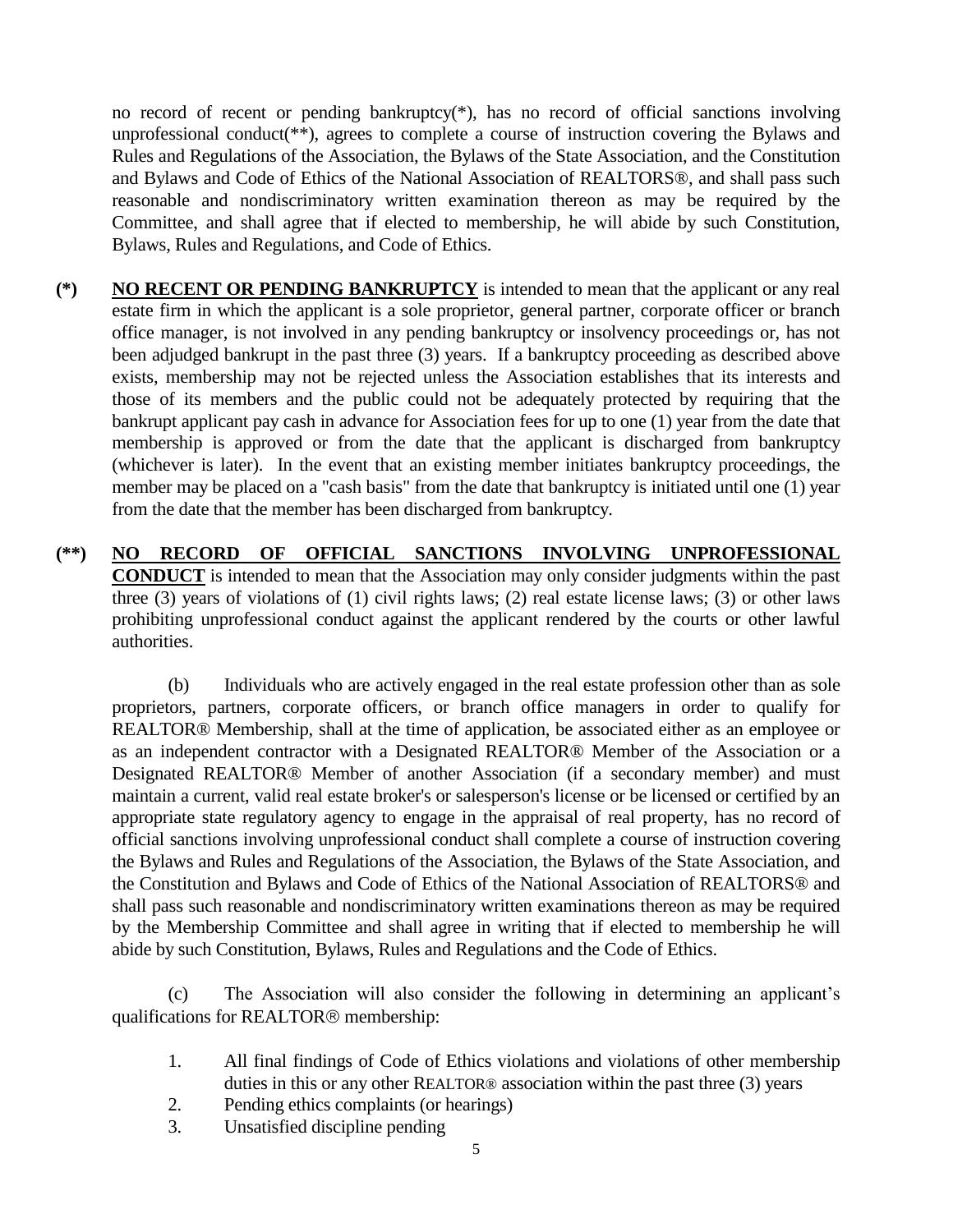- 4. Pending arbitration requests (or hearings)
- 5. Unpaid arbitration awards or unpaid financial obligations to any other association or association MLS.
- 6. Any misuse of the term REALTOR® or REALTORS® in the name of the applicant's firm.

"Provisional" membership may be granted in instances where ethics complaints or arbitration requests (or hearings) are pending in other associations or where the applicant for membership has unsatisfied discipline pending in another association (except for violations of the Code of Ethics; See Article V, Section 2(a) NOTE 2) provided all other qualifications for membership have been satisfied. Associations may reconsider the membership status of such individuals when all pending ethics and arbitration matters (and related discipline) have been resolved or if such matters are not resolved within six months from the date that provisional membership is approved. Provisional members shall be considered REALTORS<sup>®</sup> and shall be subject to all of the same privileges and obligations of REALTOR<sup>®</sup> membership.

If a member resigns from another association with an ethics complaint or arbitration request pending, the association may condition membership on the applicant's certification that he/she will submit to the pending ethics or arbitration proceeding (in accordance with the established procedures of the association to which the applicant has made application) and will abide by the decision of the hearing panel.

**Section 5.3: Election.** The procedure for election to membership shall be as follows:

a) The chief staff executive (or duly authorized designee) shall determine whether the applicant is applying for the appropriate class of membership. If the association has adopted provisional membership, applicants for REALTOR® membership may be granted provisional membership immediately upon submission of a completed application form and remittance of applicable association dues and any application fee. Provisional members shall be considered REALTORS® and shall be subject to all of the same privileges and obligations of membership. Provisional membership is granted subject to final review of the application by the board of directors.

(b) If the board of directors determines that the individual does not meet all of the qualifications for membership as established in the association's Bylaws, or, if the individual does not satisfy all of the requirements of membership (for example, completion of a mandatory orientation program) within 60 days from the association's receipt of their application, membership may, at the discretion of the board of directors, be terminated. In such instances, dues shall be returned to the individual less a prorated amount to cover the number of days that the individual received association services and any application fee. The board of directors shall vote on the applicant's eligibility for membership. If the applicant receives a majority vote of the board of directors, he/she shall be declared elected to membership and shall be advised by written notice.

(c) The board of directors may not reject an application without providing the applicant with advance notice of the findings, an opportunity to appear before the board of directors, to call witnesses on his/her behalf, to be represented by counsel, and to make such statements as he/she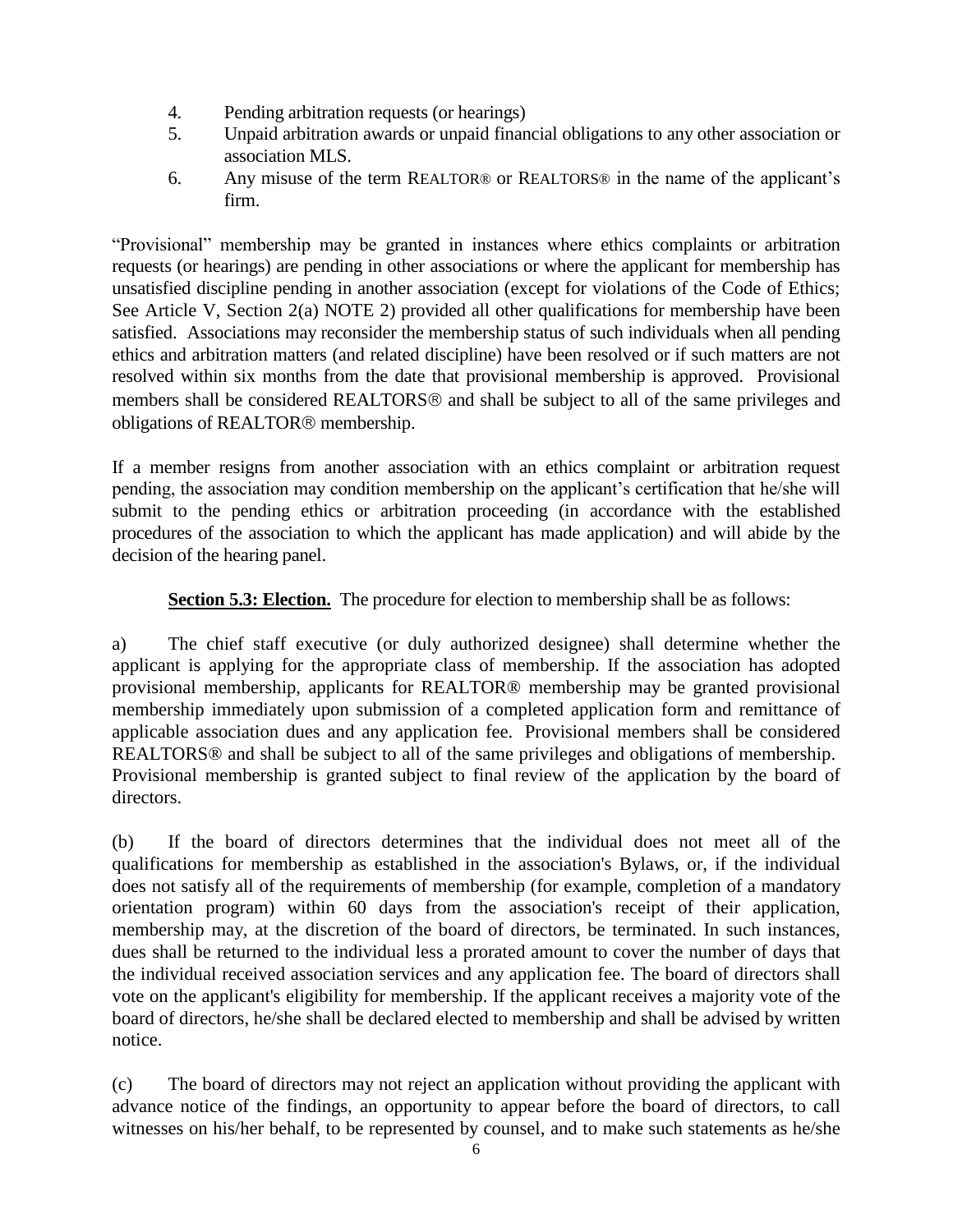deems relevant. The board of directors may also have counsel present. The board of directors shall require that written minutes be made of any hearing before it or may electronically or mechanically record the proceedings.

(d) If the board of directors determines that the application should be rejected, it shall record its reasons with the chief staff executive (or duly authorized designee). If the board of directors believes that denial of membership to the applicant may become the basis of litigation and a claim of damage by the applicant, it may specify that denial shall become effective upon entry in a suit by the association for a declaratory judgment by a court of competent jurisdiction of a final judgment declaring that the rejection violates no rights of the applicant. (Sept. 2017)

# **Section 5.4: New Member Code of Ethics Orientation.**

(a) Applicants for REALTOR<sup>®</sup> membership and provisional REALTOR<sup>®</sup> members (where applicable) shall complete an orientation program on the Code of Ethics of not less than two hours and thirty minutes of instructional time. This requirement does not apply to applicants for REALTOR<sup>®</sup> membership or provisional members who have completed comparable orientation in another association, provided that REALTOR® membership has been continuous, or that any break in membership is for one year or less.

Failure to satisfy this requirement within 180 days of the date of application, will result in denial of the membership application or termination of membership.

Note: Orientation programs must meet the learning objectives and minimum criteria established from time to time by the National Association of REALTORS®.

# **Section 5.5: Continuing Member Code of Ethics Training.**

Effective January 1, 2019, through December 31, 2021, and for successive three year periods thereafter, each REALTOR® member of the association (with the exception of REALTOR® members granted REALTOR® Emeritus status by the National Association) shall be required to complete ethics training of not less than two (2) hours and thirty (30) minutes of instructional time. This requirement will be satisfied upon presentation of documentation that the member has completed a course of instruction conducted by this or another REALTOR® association, the State Association of REALTORS®, the NATIONAL ASSOCIATION OF REALTORS®, which meets the learning objectives and minimum criteria established by the NATIONAL ASSOCIATION OF REALTORS® from time to time. REALTOR® members who have completed training as a requirement of membership in another association and REALTOR® members who have completed the New Member Code of Ethics Orientation during any three year cycle shall not be required to complete additional ethics training until a new three year cycle commences.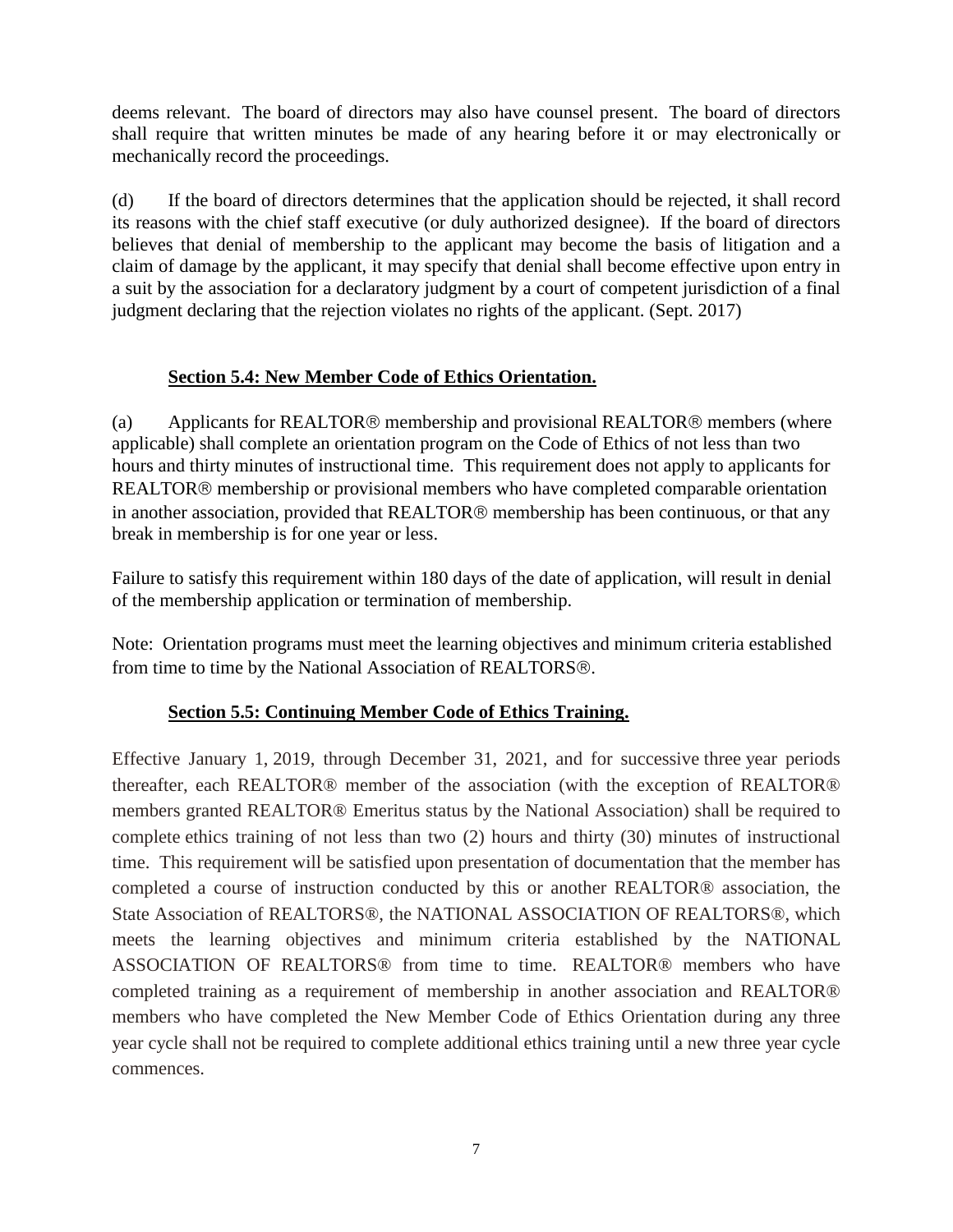Failure to satisfy the required periodic ethics training shall be considered a violation of a membership duty. Failure to meet the requirement in any three year cycle will result in suspension of membership for the first two months (January and February) of the year following the end of any three year cycle or until the requirement is met, whichever occurs sooner. On March 1 of that year, the membership of a member who is still suspended as of that date will be automatically terminated. (February 2020)

## **Section 5.6: Status Changes**.

(a) A REALTOR® who changes the conditions under which he holds membership shall be required to provide written notification to the Association within 30 days. A REALTOR® (non-principal) who becomes a principal in the firm with which he has been licensed or, alternatively, becomes a principal in a new firm which will be comprised of REALTOR® principals may be required to satisfy any previously unsatisfied membership requirements applicable to REALTOR® (principal) Members but shall, during the period of transition from one status of membership to another, be subject to all of the privileges and obligations of a REALTOR® (principal). If the REALTOR® (non-principal) does not satisfy the requirements established in these Bylaws for the category of membership to which they have transferred within 30 days of the date they advised the Association of their change in status, their new membership application will terminate automatically unless otherwise so directed by the Board of Directors.

NOTE: The Board of Directors, at its discretion, may waive any qualification which the applicant has already fulfilled in accordance with the Association's Bylaws.

(b) Any application fee related to a change in membership status shall be reduced by an amount equal to any application fee previously paid by the applicant.

(c) Dues shall be prorated from the first day of the month in which the member is notified of election by the Board of Directors and shall be based on the new membership status for the remainder of the year.

## **ARTICLE VI - PRIVILEGES AND OBLIGATIONS**

**Section 6.1:** The privileges and obligations of Members, in addition to those otherwise provided in these Bylaws, shall be specified in this Article.

**Section 6.2:** Any Member of the Association may be reprimanded, fined, placed on probation, suspended, or expelled by the Board of Directors for a violation of these Bylaws and Association Rules and Regulations not inconsistent with these Bylaws, after a hearing as provided in the Code of Ethics and Arbitration Manual of the Association. Although Members other than REALTORS® are not subject to the Code of Ethics nor its enforcement by the Association, such Members are encouraged to abide by the principles established in the Code of Ethics of the National Association of REALTORS® and conduct their business and professional practices accordingly. Further, Members other than REALTORS® may, upon recommendation of the Membership Committee, or upon recommendation by a hearing panel of the Professional Standards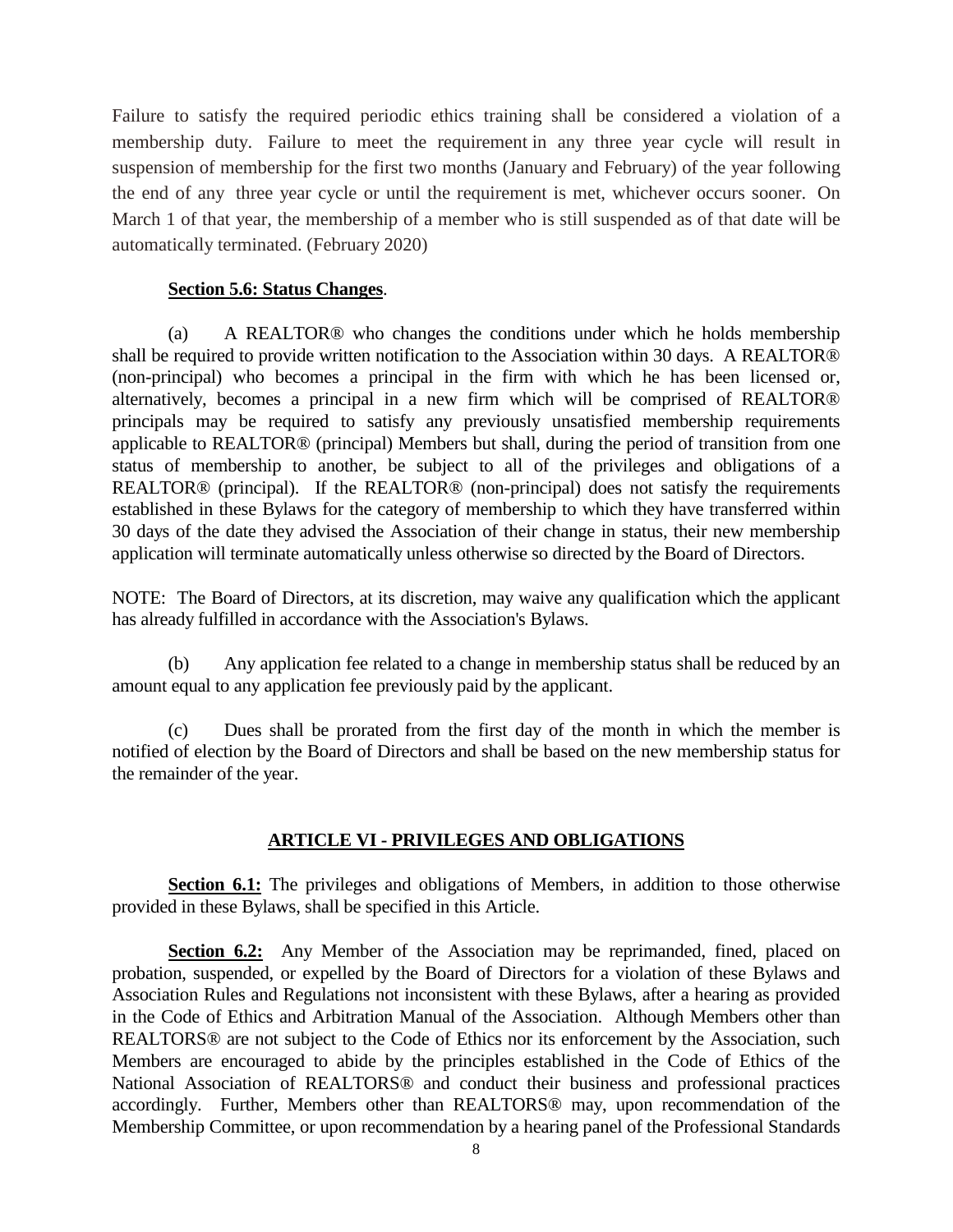Committee, be subject to discipline as described above, for any conduct, which in the opinion of the Board of Directors, applied on a nondiscriminatory basis, reflects adversely on the terms REALTOR® or REALTORS®, and the real estate industry, or for conduct that is inconsistent with or adverse to the objectives and purposes of the local Association, the State Association, and the National Association of REALTORS®.

**Section 6.3:** Any REALTOR® Member of the Association may be disciplined by the Board of Directors for violations of the Code of Ethics or other duties of membership, after a hearing as described in the Code of Ethics and Arbitration Manual of the Association, provided that the discipline imposed is consistent with the discipline authorized by the Professional Standards Committee of the National Association of REALTORS® as set forth in the Code of Ethics and Arbitration Manual of the National Association.

**Section 6.4:** Resignations of Members shall become effective when received in writing by the Board of Directors, provided, however, that if any Member submitting the resignation is indebted to the Association for dues, fees, fines, or other assessments of the Association or any of its services, departments, divisions, or subsidiaries, the Association may condition the right of the resigning Member to reapply for membership upon payment in full of all such monies owed.

**Section 6.5:** If a Member resigns from the Board or otherwise causes membership to terminate with an ethics complaint pending, the complaint shall be processed until the decision of the association with respect to disposition of the complaint is final by this association (if respondent does not hold membership in any other association) or by any other association in which the respondent continues to hold membership. If an ethics respondent resigns or otherwise causes membership in all Boards to terminate before an ethics complaint is filed alleging unethical conduct occurred while the respondent was a REALTOR®, the complaint, once filed, shall be processed until the decision of the association with respect to disposition of the complaint is final. In any instance where an ethics hearing is held subsequent to an ethic respondent's resignation or membership termination, any discipline ratified by the Board of Directors shall be held in abeyance until such time as the respondent rejoins an association of REALTORS®. (Sept. 2017)

(a) If a member resigns or otherwise causes membership to terminate, the duty to submit to arbitration continues in effect even after membership lapses or is terminated, provided that the dispute arose while the former member was a REALTOR®.

## **Section 6.6: REALTOR® Members.**

(a) REALTOR® Members, whether primary or secondary, in good standing whose financial obligations to the Association are paid in full shall be entitled to vote and to hold elective office in the Association; may use the terms REALTOR® and REALTORS®, which use shall be subject to the provisions of Article VIII; and have the primary responsibility to safeguard and promote the standards, interests, and welfare of the Association and the real estate profession.

(b) If a REALTOR  $\circledR$  Member is a sole proprietor in a firm, a partner in a partnership or an officer in a corporation, and is suspended or expelled, the firm, partnership or corporation shall not use the terms REALTOR $\circledR$  or REALTORS $\circledR$  in connection with its business during the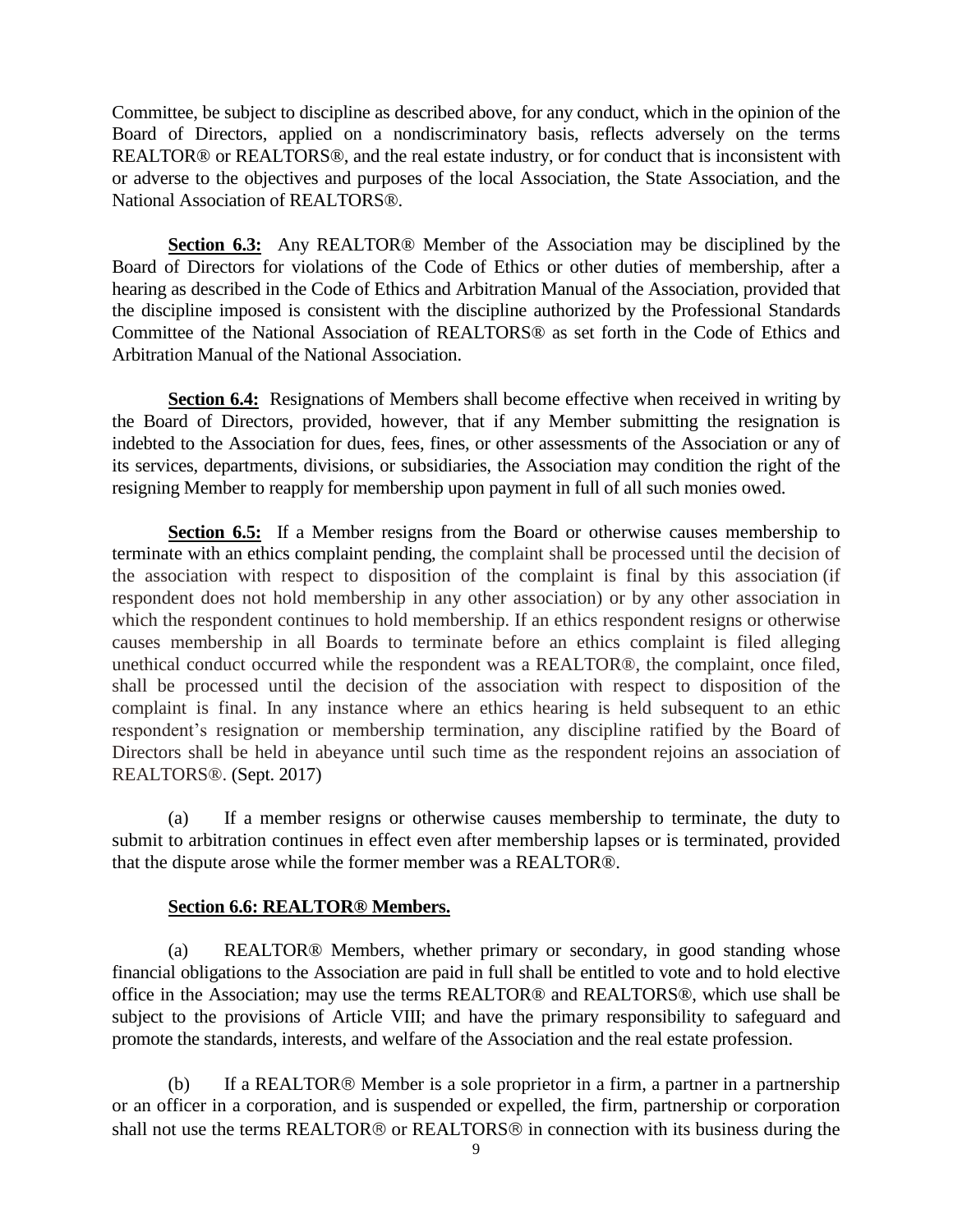period of suspension, or until readmission to REALTOR<sup>®</sup> membership, or unless connection with the firm, partnership or corporation is severed, or management control is relinquished, whichever may apply. The membership of all other principals, partners, or corporate officers shall suspend or terminate during the period of suspension of the disciplined Member, or until readmission of the disciplined Member or unless connection of the disciplined Member with the firm, partnership, or corporation is severed, or unless the REALTOR<sup> $\circledR$ </sup> who is suspended or expelled removes himself from any form or degree of management control of the firm for the term of the suspension or until readmission to membership, whichever may apply. Removal of an individual from any form or degree of management control must be certified to the Board by the Member who is being suspended or expelled and by the individual who is assuming management control and the signatures of such certification must be notarized. In the event the suspended or expelled Member is so certified to have relinquished all form or degree of management control of the firm, the membership of other partners, corporate officers, or other individuals affiliated with the firm shall not be affected, and the firm, partnership or corporation may continue to use the terms REALTOR<sup>®</sup> and REALTORS<sup>®</sup> in connection with its business during the period of suspension or until the former Member is admitted to membership in the Board. The foregoing is not intended to preclude a suspended or expelled Member from functioning as an employee or independent contractor, providing no management control is exercised. Further, the membership of REALTORS<sup>®</sup> other than principals who are employed or affiliated as independent contractors with the disciplined Member shall suspend or terminate during the period of suspension of the disciplined Member or until readmission of the disciplined Member, or unless connection of the disciplined Member with the firm, partnership, or corporation is severed, or management control is relinquished, or unless the REALTOR Member (non-principal) elects to sever his connection with the REALTOR<sup>®</sup> and affiliate with another REALTOR® Member in good standing in the Board, whichever may apply.

(c) In any action taken against a REALTOR® Member for suspension or expulsion under Section 6(b) hereof, notice of such action shall be given to all REALTORS® employed by or affiliated as independent contractors with such REALTOR® Member and they shall be advised that the provisions in Article VI, Section 6(b) shall apply.

**Section 6.7: Institute Affiliate Members.** Institute Affiliate Members shall have rights and privileges and be subject to obligations prescribed by the Board of Directors consistent with the Constitution and Bylaws of the NATIONAL ASSOCIATION OF REALTORS®.

NOTE: Local associations establish the rights and privileges to be conferred on Institute Affiliate members except that no Institute Affiliate Member may be granted the right to use the term REALTOR®, REALTOR-ASSOCIATE®, or the REALTOR® logo; to serve as president of the local association; or to be a participant in the local associations' Multiple Listing Service.

**Section 6.8: Affiliate Members.** Affiliate Members shall have rights and privileges and be subject to obligations prescribed by the Board of Directors.

**Section 6.9: Public Service Members.** Public Service Members shall have rights and privileges and be subject to obligations prescribed by the Board of Directors.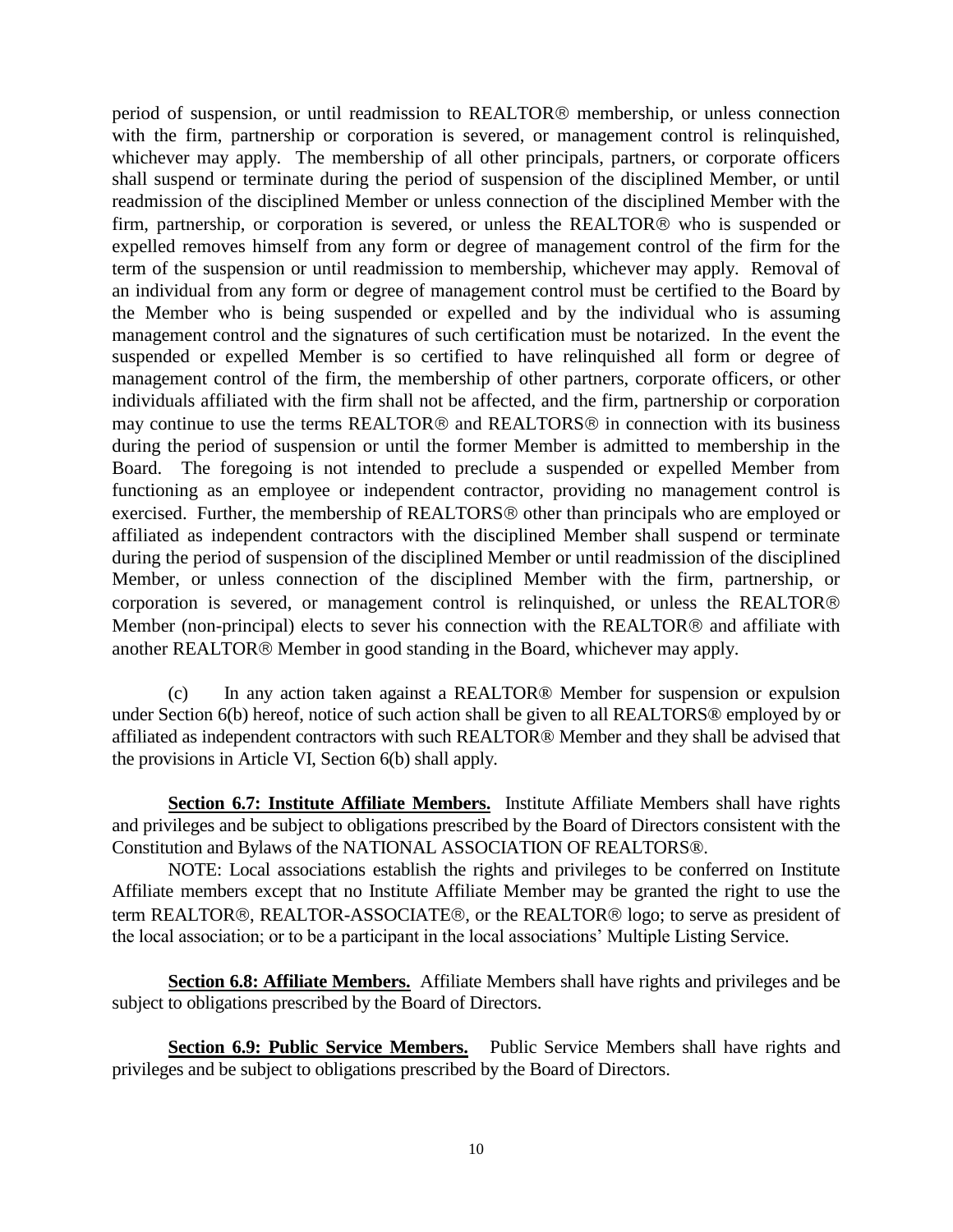**Section 6.10: Honorary Members.** Honorary Membership shall confer only the right to attend meetings and participate in discussion.

**Section 6.11: Student Members.** Student Members shall have rights and privileges and be subject to obligations prescribed by the Board of Directors.

**Section 6.12: Certification by REALTOR®.** Designated REALTOR® Members of the Association shall certify to the Association during the month of January, on a form provided by the Association, a complete listing of all individuals licensed or certified in the Realtor's ® office(s) and shall designate a primary Association for each individual who holds membership. Designated REALTORS<sup>®</sup> shall also identify any non-member licensees in the Realtor's office(s) and if Designated REALTOR® Dues have been paid to another Association based on said non-member licensees, the Designated REALTOR® shall identify the Association to which dues have been remitted. These declarations shall be used for purposes of calculating dues under Article X, Section 2 (a) of the Bylaws. Designated REALTOR® Members shall also notify the Association of any additional individual(s) licensed or certified with the firm(s) within 30 days of the date of affiliation or severance of the individual.

**Section 6.13: Harassment.** Any member of the Association may be reprimanded, placed on probation, suspended or expelled for harassment of an Association employee, Association Officer or Director, after an investigation in accordance with the procedures of the Association. As used in this Section, harassment means any verbal or physical conduct including threatening or obscene language, unwelcome sexual advances, stalking, actions including strikes, shoves, kicks, or other similar physical contact, or threats to do the same, or any other conduct with the purpose or effect of unreasonably interfering with an individual's work performance by creating a hostile intimidating or offensive work environment. The decision of the appropriate disciplinary action to be taken shall be made by the investigatory team comprised of the President, and President-Elect and/or Vice President and one member of the Board of Directors selected by the highest ranking officer not named in the complaint, upon consultation with legal counsel for the Association. Disciplinary action may also consist of any sanction authorized in the association's Code of Ethics and Arbitration Manual. If the complaint names the President, President-Elect or Vice President, they may not participate in the proceedings and shall be replaced by the Immediate Past President or, alternatively, by another member of the Board of Directors selected by the highest ranking officer not named in the complaint.

## **ARTICLE VII - PROFESSIONAL STANDARDS AND ARBITRATION**

**Section 7.1:** The responsibility of the Association and of Association Members relating to the enforcement of the Code of Ethics, the disciplining of Members, and the arbitration of disputes, and the organization and procedures incident thereto shall be governed by the Code of Ethics and Arbitration Manual of the National Association of REALTORS<sup>®</sup>, as amended from time to time, which is by this reference incorporated into these Bylaws provided, however, that any provision deemed inconsistent with state law shall be deleted or amended to comply with state law.

**Section 7.2:** It shall be the duty and responsibility of every REALTOR<sup>®</sup> Member of this Association to abide by the Constitution and Bylaws and the Rules and Regulations of the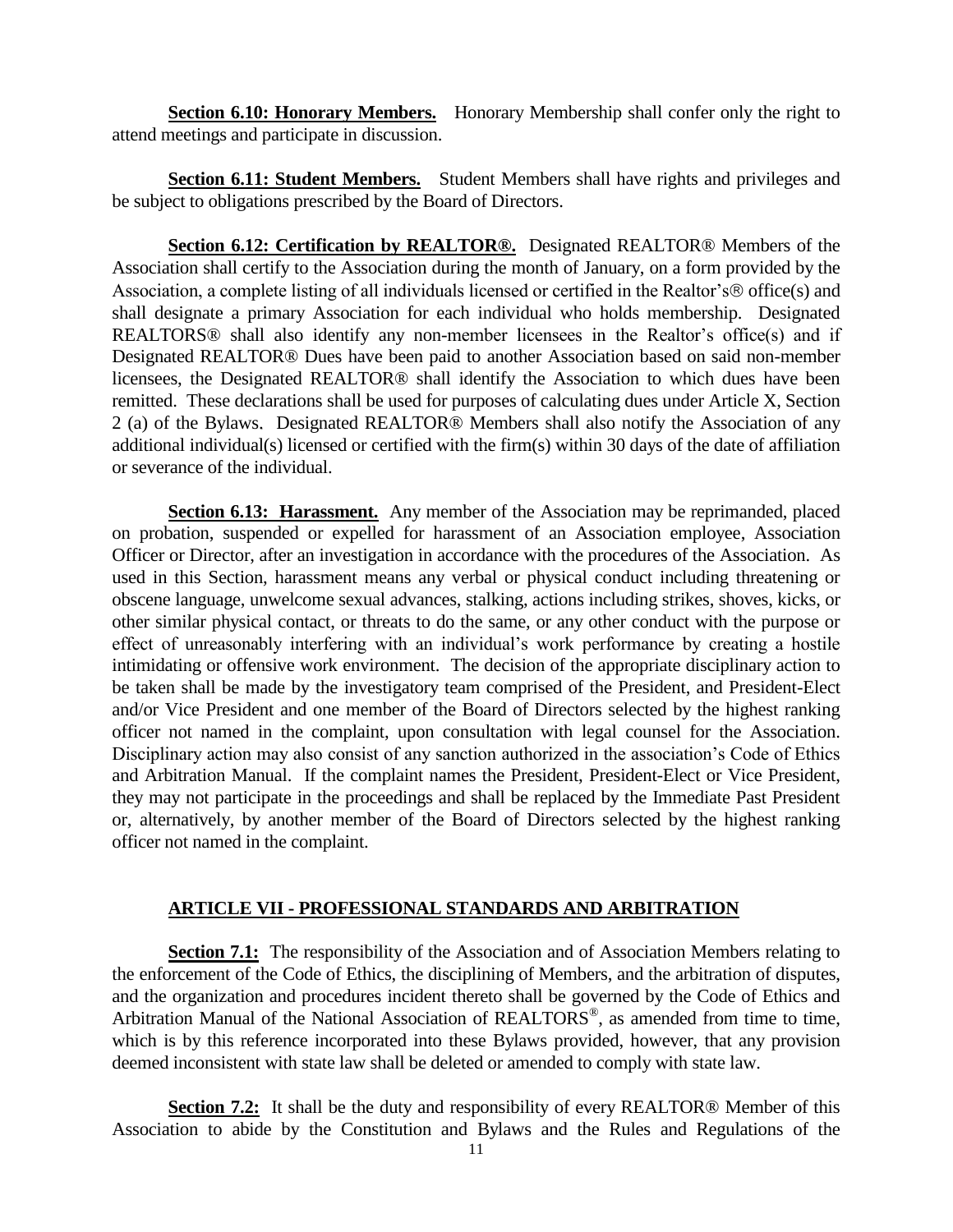Association, the Constitution and Bylaws of the State Association, the Constitution and Bylaws of the National Association of REALTORS®, and to abide by the Code of Ethics of the National Association of REALTORS®, including the duty to arbitrate controversies arising out of real estate transactions as specified by Article 17 of the Code of Ethics, and as further defined and in accordance with the procedures set forth in the Code of Ethics and Arbitration Manual of this Association as from time to time amended.

**Section 7.3:** The responsibility of the Association and of Association members relating to the enforcement of the Code of Ethics, the disciplining of members, the arbitration of disputes, and the organization and procedures incident thereto, shall be consistent with the cooperative professional standards enforcement agreement entered into by the Association, which by this reference is made a part of these Bylaws.

# **ARTICLE VIII - USE OF THE TERMS REALTOR® AND REALTORS®**

**Section 8.1:** Use of the terms REALTOR® and REALTORS® by Members shall, at all times, be subject to the provisions of the Constitution and Bylaws of the National Association of REALTORS® and to the Rules and Regulations prescribed by its Board of Directors. The Association shall have the authority to control, jointly and in full cooperation with the National Association of REALTORS®, use of the terms within its jurisdiction. Any misuse of the terms by members is a violation of a membership duty and may subject members to disciplinary action by the Board of Directors after a hearing as provided for in the association's Code of Ethics and Arbitration Manual.

**Section 8.2:** REALTOR® Members of the Association shall have the privilege of using the terms REALTOR® and REALTORS® in connection with their places of business within the state or a state contiguous thereto so long as they remain REALTOR® Members in good standing. No other class of Members shall have this privilege.

**Section 8.3:** A REALTOR<sup>®</sup> Member who is a principal of a real estate firm, partnership, or corporation may use the terms REALTOR® and REALTORS® only if all the principals of such firm, partnership, or corporation who are actively engaged in the real estate profession within the state or a state contiguous thereto are REALTOR® Members of the Association or Institute Affiliate Members as described in Section 1(b) of Article IV.

(a) In the case of a REALTOR® member who is a principal of a real estate firm, partnership, or corporation whose business activity is substantially all commercial, the right to use the term REALTOR® or REALTORS® shall be limited to office locations in which a principal, partner, corporate officer, or branch office manager of the firm, partnership, or corporation holds REALTOR® membership. If a firm, partnership, or corporation operates additional places of business in which no principal, partner, corporate officer, or branch office manager holds REALTOR membership, the term REALTOR® or REATLORS® may not be used in any reference to those additional places of business.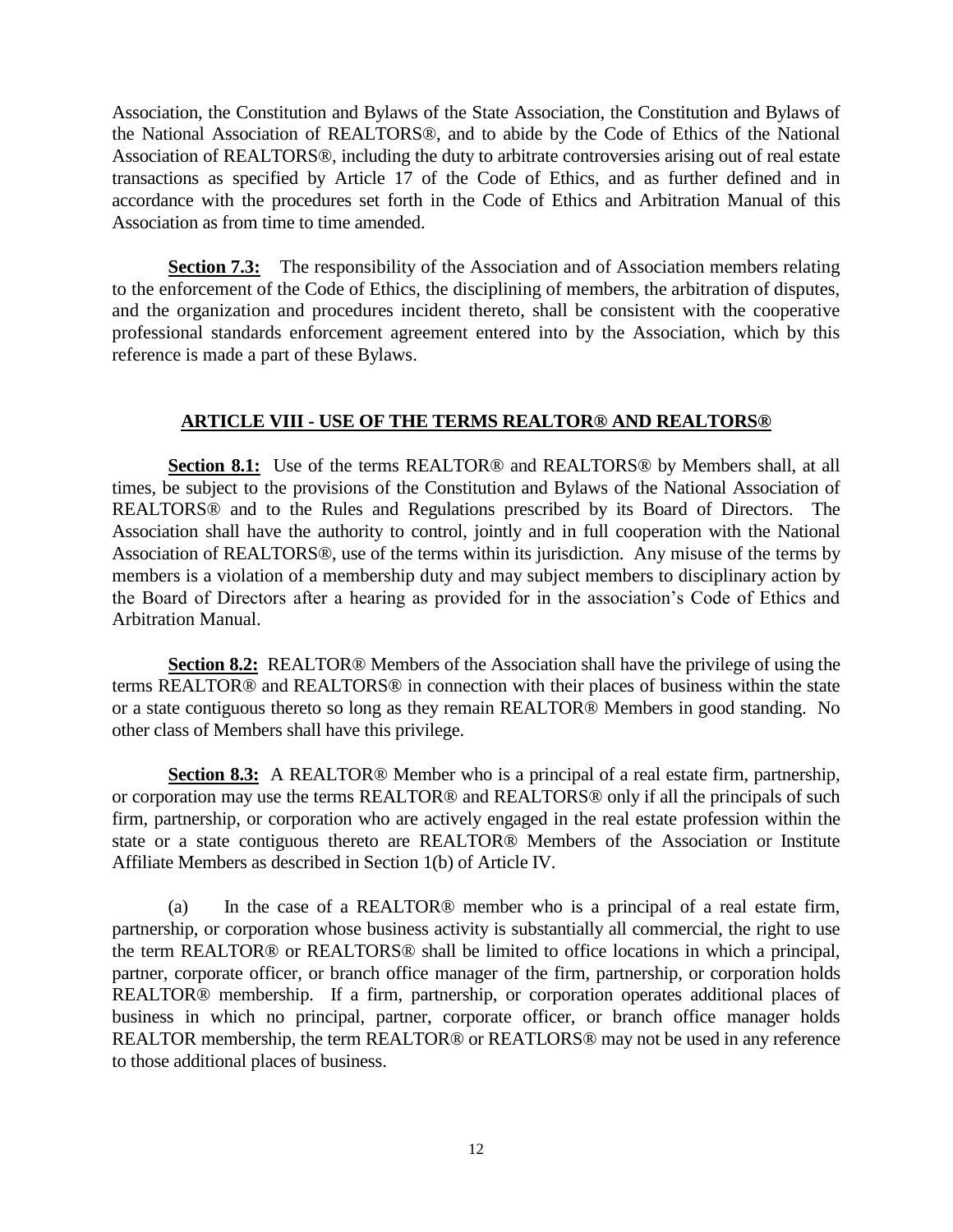**Section 8.4:** Institute Affiliate Members shall not use the terms REALTOR® or REALTORS®, nor the imprint of the emblem seal of the NATIONAL ASSOCIATION OF REALTORS®.

#### **ARTICLE IX - STATE AND NATIONAL MEMBERSHIPS**

**Section 9.1:** The Association shall be a Member of the National Association of REALTORS® and the Washington Association of REALTORS®. By reason of the Association's Membership, each REALTOR® Member of the Member Association shall be entitled to membership in the National Association of REALTORS® and the Washington Association of REALTORS® without further payment of dues. The Association shall continue as a Member of the State and National Association, unless by a majority vote of all of its REALTOR® Members, decision is made to withdraw, in which case the State and National Associations shall be notified at least one month in advance of the date designated for the termination of such membership.

**Section 9.2:** The Association recognizes the exclusive property rights of the National Association of REALTORS® in the terms REALTOR® and REALTORS®. The Association shall discontinue use of the terms in any form in its name, upon ceasing to be a Member of the National Association, or upon a determination by the Board of Directors of the National Association that it has violated the conditions imposed upon the terms.

**Section 9.3:** The Association adopts the Code of Ethics of the National Association of REALTORS® and agrees to enforce the Code among its REALTOR® Members. The Association and all of its Members agree to abide by the Constitution, Bylaws, Rules and Regulations, and policies of the National Association and the Washington Association of REALTORS®.

## **ARTICLE X - DUES AND ASSESSMENTS**

**Section 10.1: Application Fee.** The Board of Directors may adopt an application fee for REALTOR® Membership in reasonable amount, not exceeding three times the amount of the annual dues for REALTOR® Membership, which shall be required to accompany each application for REALTOR® Membership and which shall become the property of the Association upon final approval of the application.

**Section 10.2: Dues.** The annual dues of Members shall be as follows:

(a) REALTOR® Members. The annual dues of each Designated REALTOR® Member shall be in such amount to be established annually by the Board of Directors, plus an additional amount to be established annually by the Board of Directors times the number of real estate salespersons and licensed or certified appraisers who (1) are employed by or affiliated as independent contractors, or who are otherwise directly or indirectly licensed with such REALTOR® Member and (2) are not REALTOR® Members of any Association in the state or a state contiguous thereto or Institute Affiliate Members of the Association. In calculating the dues payable to the Association by a Designated REALTOR® Member, non-member licensees as defined in Section 2 (a) (1) and (2) of this Article shall not be included in the computation of dues if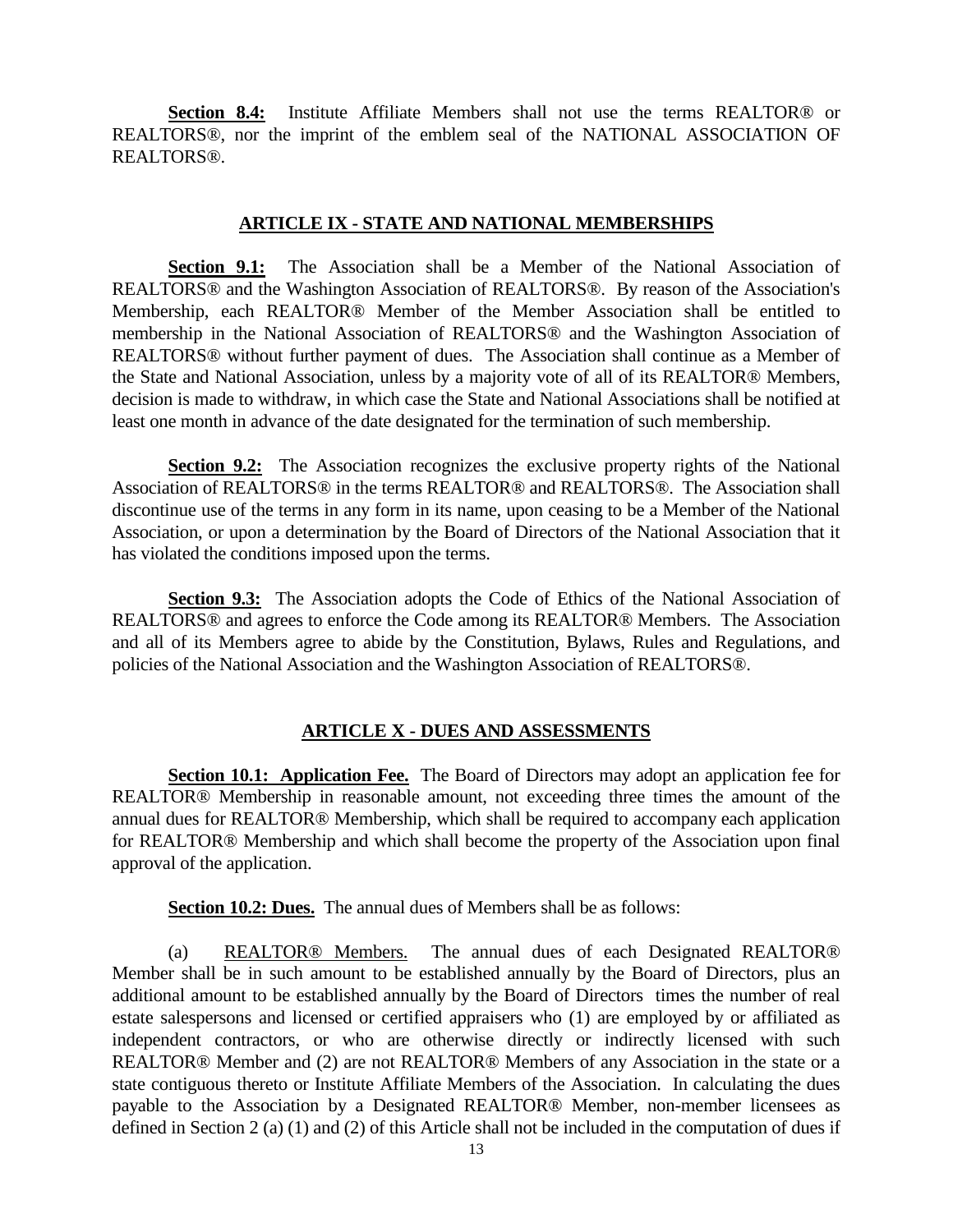the Designated REALTOR® has paid dues based on said non-member licensees in another Association in the state or a state contiguous thereto, provided the Designated REALTOR® notifies the Association in writing of the identity of the Association to which dues have been remitted. In the case of a Designated REALTOR Member in a firm, partnership, or corporation whose business activity is substantially all commercial, any assessments for non-member licensees shall be limited to licensees affiliated with the Designated REALTOR (as defined in (1) and (2) of this paragraph) in the office where the designated REALTOR holds membership, and any other offices of the firm located within the jurisdiction of this association.

(1) For the purpose of this Section, a REALTOR® Member of a Member Association shall be held to be any Member who has a place or places of business within the state or a state contiguous thereto and who, as a principal, partner, corporate officer, or branch office manager of a real estate firm, partnership, or corporation, is actively engaged in the real estate profession as defined in Article III, Section 1, of the Constitution of the National Association of REALTORS®. An individual shall be deemed to be licensed with a REALTOR® if the license of the individual is held by the REALTOR®, or by any broker who is licensed with the REALTOR®, or by any entity in which the REALTOR® has a direct or indirect ownership interest and which is engaged in other aspects of the real estate business (except as provided for in Section  $2(a)$  (1) hereof) provided that such licensee is not otherwise included in the computation of dues payable by the principal, partner, or corporate officer or branch office manager of the entity.

A REALTOR® with a direct or indirect ownership interest in an entity engaged exclusively in soliciting and/or referring clients and customers to the REALTOR® for consideration on a substantially exclusive basis shall annually file with the association on a form approved by the association a list of the licensees affiliated with that entity and shall certify that all of the licensees affiliated with the entity are solely engaged in referring clients and customers and are not engaged in listing, selling, leasing, renting, managing, counseling or appraising real property. The individuals disclosed on such form shall not be deemed to be licensed with the REALTOR® filing the form for purposes of this Section and shall not be included in calculating the annual dues of the Designated REALTOR®.

The exemption for any licensee included on the certification form shall automatically be revoked upon the individual being engaged in real estate licensed activities (listing, selling, leasing, renting, managing, counseling, or appraising real property) other than referrals, and dues for the current fiscal year shall be payable.

Membership dues shall be prorated for any licensee included on a certification form submitted to the association who during the same calendar year applies for REALTOR® or REALTOR®- ASSOCIATE membership in the association. However, membership dues shall not be prorated if the licensee held REALTOR® or REALTOR®-ASSOCIATE membership during the preceding calendar year.

(b) REALTOR<sup>®</sup> Members. The annual dues of each REALTOR<sup>®</sup> Member other than the Designated REALTOR® shall be in such amount as established annually by the Board of Directors.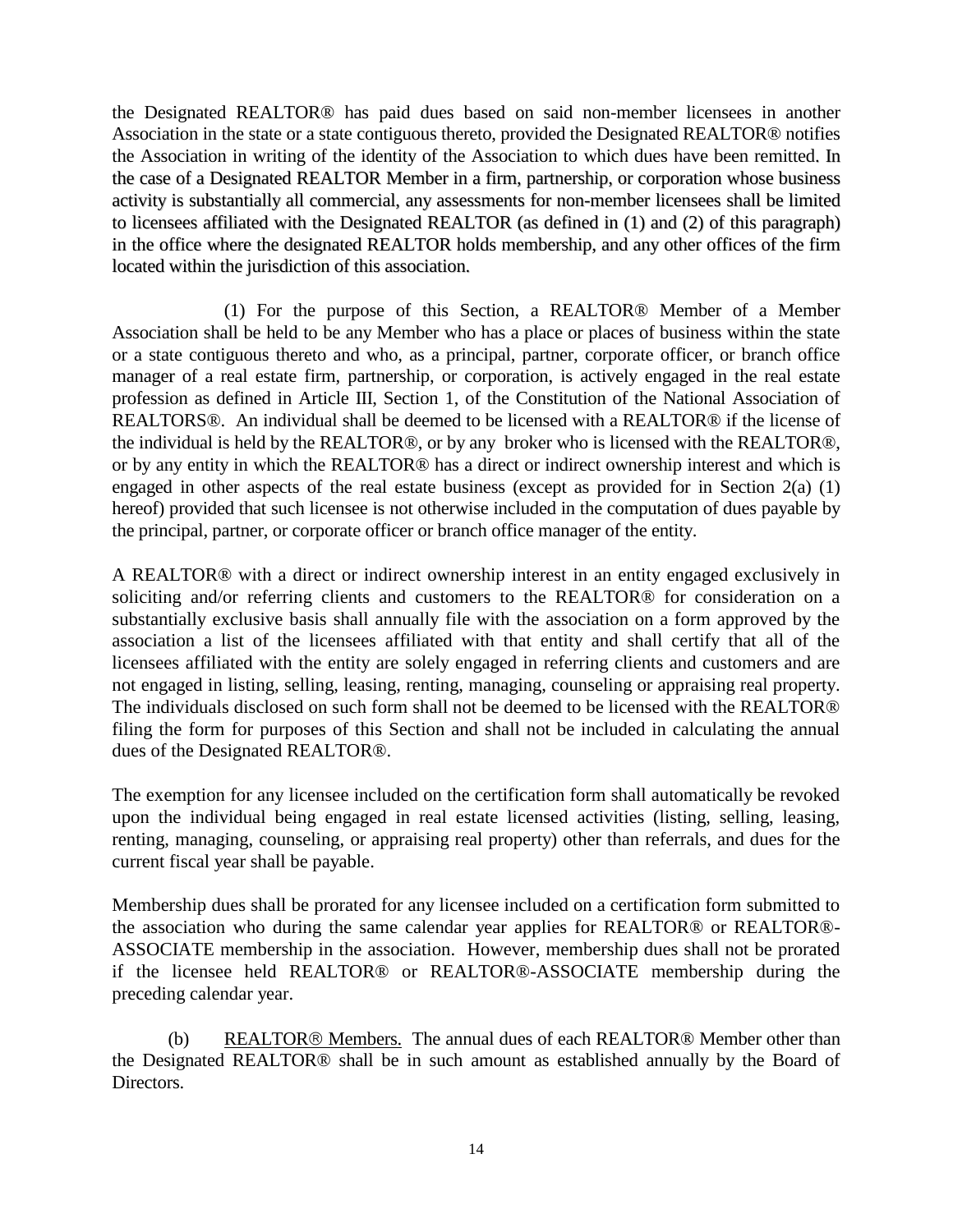(c) Institute Affiliate Members. The annual dues of each Institute Affiliate Member shall be in as established in Article II of the Bylaws of the NATIONAL ASSOCIATION OF REALTORS©.

NOTE: The institutes, Societies, and Councils of the National Association shall be responsible for collecting and remitting dues to the National Association for Institute Affiliate Members (\$75.00). The National Association shall credit \$25.00 to the account of a local association for each Institute Affiliate Member whose office address is within the assigned territorial jurisdiction of that association, provided however, if the office location is also within the territorial jurisdiction of Commercial Overlay Board (COB), the \$25.00 amount will be credited to the COB, unless the Institute Affiliate Member directs that the dues be distributed to the other board. The National Association shall credit \$25.00 to the account of state associations for each Institute Affiliate Member whose office address is located within the territorial jurisdiction of the state association. Local and state associations may not establish any additional entrance, initiation fees or dues for Institute Members, but may provide service packages to which Institute Affiliate Members may voluntarily subscribe.

(d) Affiliate Members. The annual dues of each Affiliate Member shall be in such amount as established annually by the Board of Directors.

(e) Public Service Members. The annual dues of each Public Service Member shall be in such amount as established annually by the Board of Directors.

(f) Honorary Members. Dues payable, if any, shall be at the discretion of the Board of Directors.

(e) Student Members. Dues payable, if any, shall be at the discretion of the Board of Directors.

**Section 10.3: Dues Payable.** Dues for all Members shall be payable annually in advance on the first day of January. Dues for new Members shall be computed from the first day of the month in which a Member is notified of election and shall be prorated for the remainder of the year.

(a) In the event a sales licensee or licensed or certified appraiser who holds REALTOR® membership is dropped for nonpayment of Association dues, and the individual remains with the "Designated" REALTOR®'s firm, the dues obligation of the Designated REALTOR® (as set forth in Article X, Section 2 (a) will be increased to reflect the addition of a non-member licensee. Dues shall be calculated from the first day of the current fiscal year and are payable within 30 days of the notice of termination.

**Section 10.4: Nonpayment of Financial Obligations.** If dues, fees, fines, or other assessments including amounts owed to the Association are not paid within one (1) month after the due date, the nonpaying Member is subject to suspension at the discretion of the Board of Directors. Two (2) months after the due date, membership of the nonpaying Member may be terminated at the discretion of the Board of Directors. Three (3) months after the due date, membership of the nonpaying Member shall automatically terminate unless within that time the amount due is paid. However, no action shall be taken to suspend or expel a Member for nonpayment of disputed amounts until the accuracy of the amount owed has been confirmed by the Board of Directors. A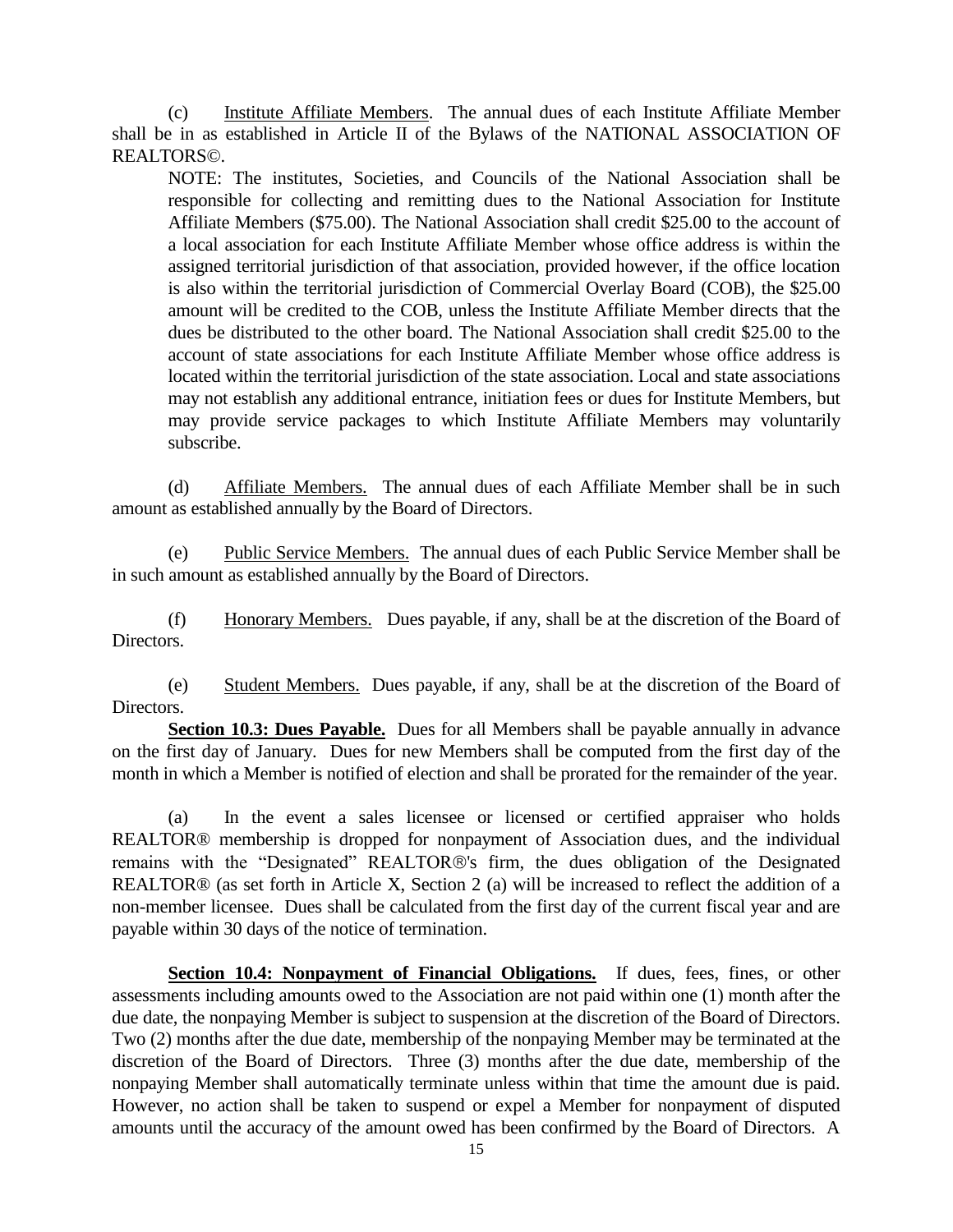former Member who has had his membership terminated for nonpayment of dues, fees, fines, or other assessments duly levied in accordance with the provisions of these Bylaws or the provisions of other Rules and Regulations of the Association or any of its services, departments, divisions or subsidiaries may apply for reinstatement in a manner prescribed for new applicants for membership, after making payment in full of all accounts due as of the date of termination.

**Section 10.5: Deposit and Expenditures.** Deposits and expenditures of funds shall be in accordance with policies established by the Board of Directors.

**Section 10.6: Notice of Dues, Fees, Fines, Assessments, and Other Financial Obligations of Members.** All dues, fees, fines, assessments, or other financial obligations to the Association shall be noticed to the delinquent Association Member in writing setting forth the amount owed and due date.

**Section 10.8:** The dues of REALTOR® Members who are REALTOR® Emeriti (as recognized by the National Association), Past Presidents of the National Association or recipients of the Distinguished Service Award shall be as determined by the Board of Directors.

# **ARTICLE XI - OFFICERS AND DIRECTORS**

**Section 11.1: Officers.** The elected officers of the Association shall be: a President-Elect and a Treasurer-Elect. They shall be elected for terms of one year. The President-Elect shall succeed to the office of President. The Treasurer-Elect shall succeed to the office of Treasurer.

**Section 11.2: Duties of Officers.** The duties of the officers shall be such as their titles, by general usage, would indicate and such as may be assigned to them by the Board of Directors. It shall be the particular duty of the Treasurer/Executive Officer to keep the records of the Association and to carry on all necessary correspondence with the National Association of REALTORS® and the Washington Association of REALTORS®.

**Section 11.3: Board of Directors.** The governing body of the Association shall be a Board of Directors consisting of the elected officers, the Immediate Past President of the Association, and eight elected REALTOR<sup>®</sup> Members of the Association. Six Directors shall be elected to serve for terms of three years, except that at organization one-third of the elected directors shall be elected for terms of one, two and three years, respectively, or for lesser terms as may be necessary to complete the first fiscal year. One Director shall be elected to serve a term of one year. One Director shall be elected to serve a term of two years. Thereafter, as many directors shall be elected each year as are required to fill vacancies. The Immediate Past President shall serve as an additional Director. Any director filling more than one position on the board shall be entitled to only one vote. Any REALTOR<sup>®</sup> member of the North Puget Sound Association of REALTORS<sup>®</sup> who is also serving on the Executive Committee of Washington REALTORS<sup>®</sup> shall serve as an additional Director.

(a) Term Limits: No director shall serve for more than two consecutive three year terms.

## **Section 11.4: Election of Officers and Directors.**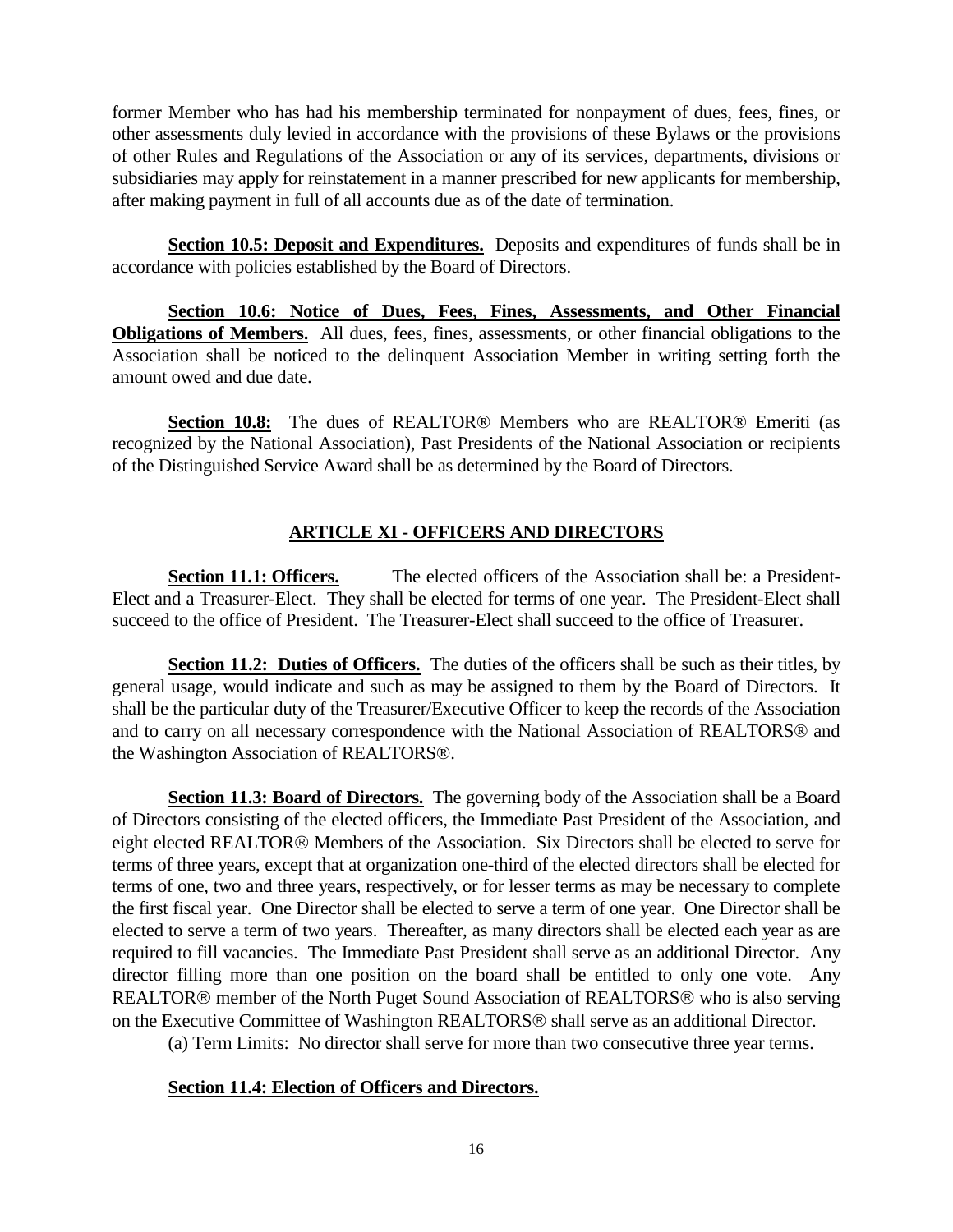(a) At least two (2) months before the annual election, a Nominating Committee of at least 3 REALTOR® Members shall be appointed by the President with the approval of the Board of Directors. The Nominating Committee shall select one or more candidates for each office and one or more candidates for each place to be filled on the Board of Directors. The report of the Nominating Committee shall be mailed/faxed/e-mailed to each Member eligible to vote at least three (3) weeks preceding the election. Additional candidates for the offices to be filled may be placed in nomination by petition signed by a least 20% of the REALTOR® Members eligible to vote. The petition shall be filed with the Treasurer/Executive Officer at least two (2) weeks before the election. The Treasurer/Executive Officer shall send notice of such additional nominations to all Members eligible to vote before the election.

(b) The election of Officers and Directors shall take place by the annual meeting. Election shall be by paper or electronic ballot and all votes shall be cast on an original official ballot provided by N.P.S.A.R. The official ballot shall contain the names of all candidates properly nominated together with the offices for which they were nominated. Any ballots received after the published deadline for any election/voting procedure will not be counted. In the event of a run-off election, names of candidates shall be posted on website and communicated via e-mail to all REALTOR® members with appropriate deadlines for receiving the subsequent ballots back to be valid in said run-off election.

(c) The President, with the approval of the Board of Directors, shall appoint an Election Committee of three (3) REALTOR® Members to conduct the election. In case of a tie vote, the issue shall be determined by lot.

**Section 11.5: Vacancies.** Vacancies among the Officers and the Board of Directors may be filled by a simple majority vote of the Board of Directors until the next annual election.

**Section 11.6: Removal of Officers and Directors.** In the event that an Officer or Director is deemed to be incapable of fulfilling the duties for which elected, but will not resign from office voluntarily, the Officer or Director may be removed from office under the following procedure:

(a) A petition requiring the removal of an Officer or Director and signed by not less than one third of the voting membership or a majority of all Directors shall be filed with the President, or if the President is the subject of the petition, with the next-ranking officer, and shall specifically set forth the reasons the individual is deemed to be disqualified from further service.

(b) Upon receipt of the petition, and not less than twenty (20) days or more than fortyfive (45) days thereafter, a special meeting of the voting membership of the Association shall be held, and the sole business of the meeting shall be to consider the charge against the Officer or Director, and to render a decision on such petition.

(c) The special meeting shall be noticed to all voting Members at least ten (10) days prior to the meeting, and shall be conducted by the President of the Association unless the President's continued service in office is being considered at the meeting. In such case, the nextranking officer will conduct the meeting of the hearing by the Members. Provided a quorum is present, a three-fourths vote of Members present and voting shall be required for removal from office.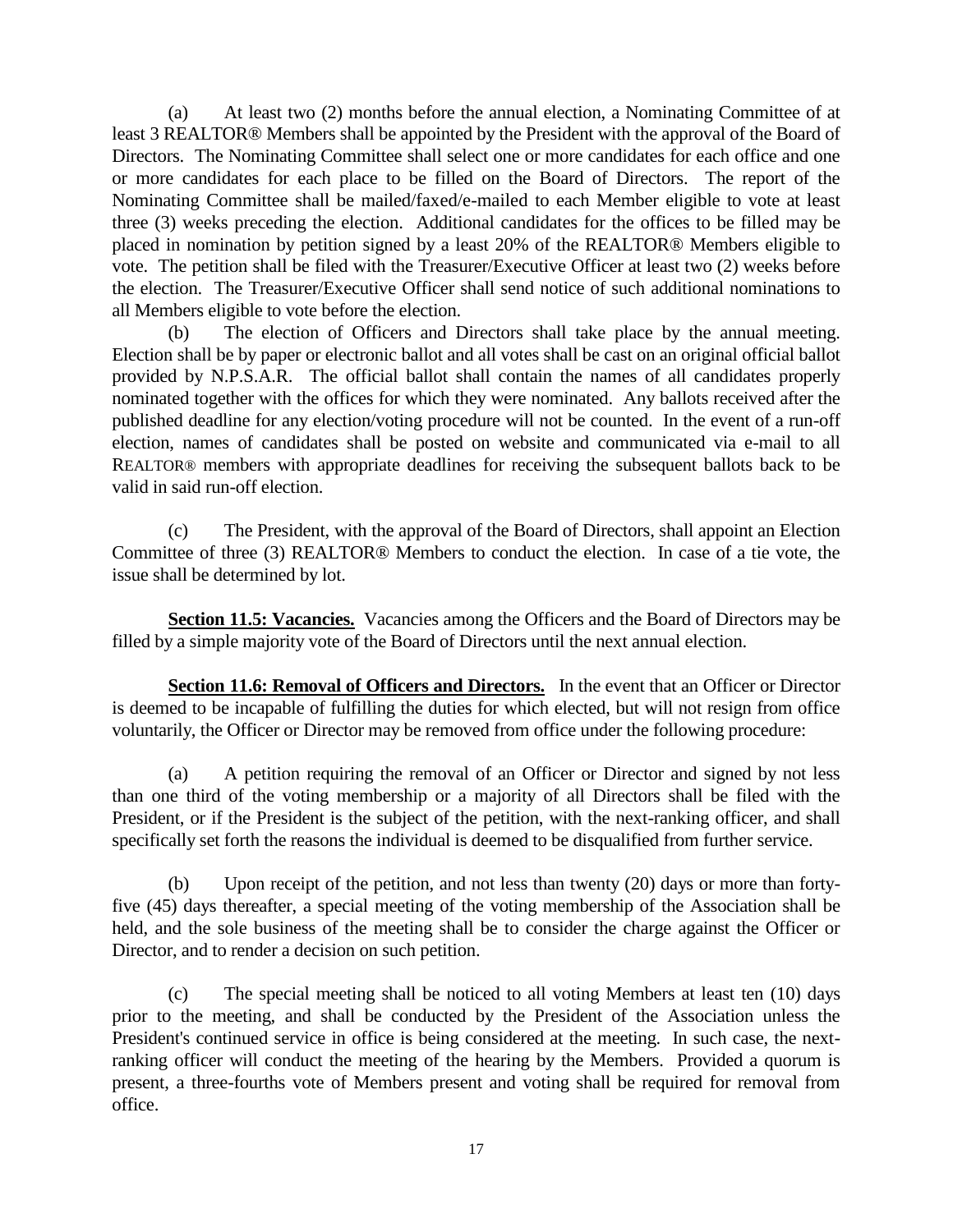Section 11.7: Chief Staff Executive. There shall be a Chief Staff Executive, appointed by the Board of Directors, who shall be the chief administrative officer of the Board. The Chief Staff Executive shall have the authority to hire, supervise, evaluate and terminate other staff, if any, and shall perform such other duties as prescribed by the Board of Directors.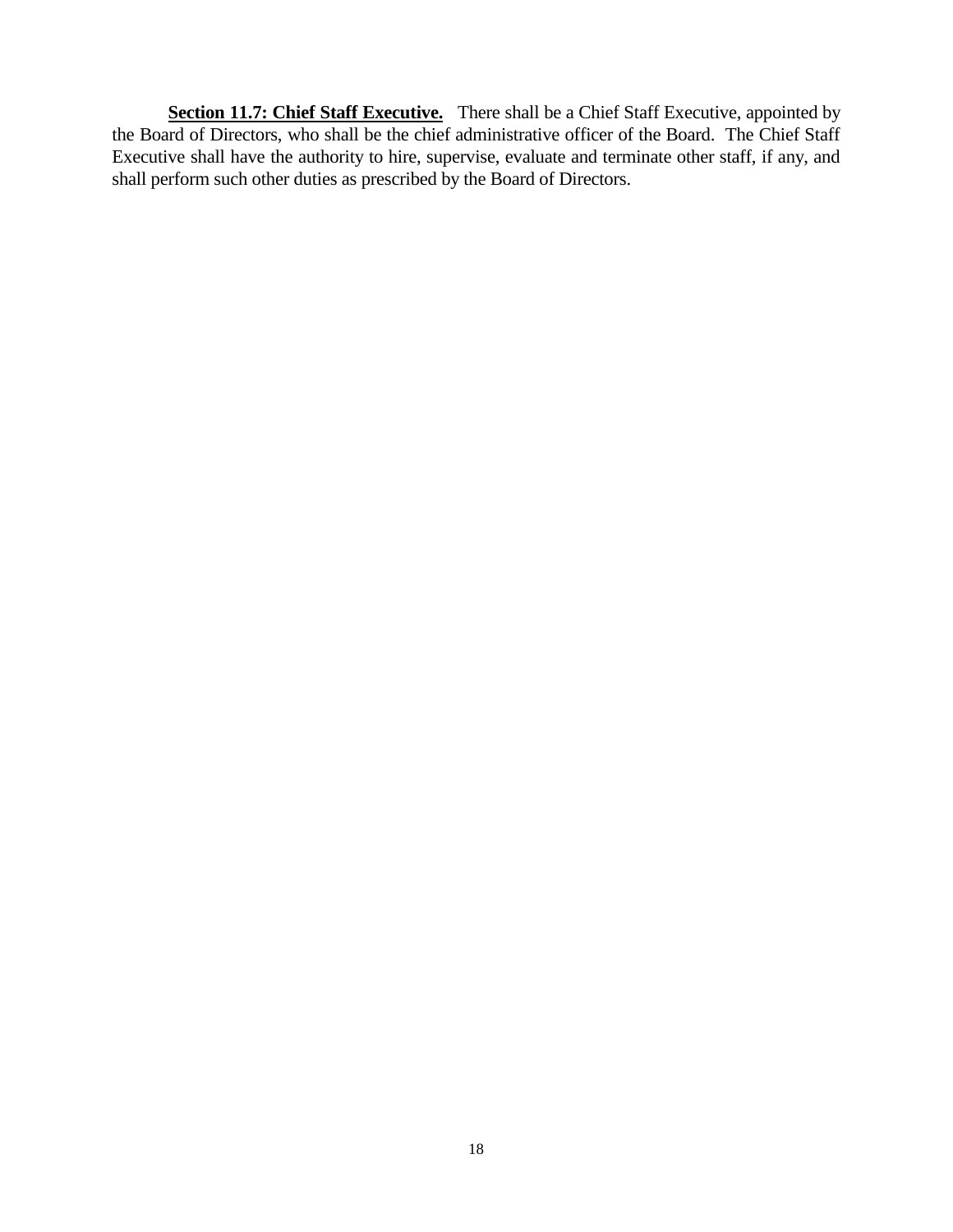# **ARTICLE XII - MEETINGS**

**Section 12.1: Annual Meetings.** The annual meeting of the Association shall be held during October of each year, the date, place, and hour to be designated by the Board of Directors.

**Section 12.2: Meetings of Directors.** The Board of Directors shall designate a regular time and place of meetings. Absence from two regular meetings without an excuse deemed valid by the Board of Directors shall be construed as resignation.

**Section 12.3: Other Meetings.** Special meetings of the Members may be held at other times as the President or the Board of Directors may determine, or upon the written request of at least 10% of the Members eligible to vote.

**Section 12.4: Notice of Meetings.** Written notice shall be given to every Member entitled to participate in the meeting at least one (1) week preceding all meetings. If a special meeting is called, a statement of the purpose of the meeting shall accompany it.

**Section 12.5: Quorum.** A quorum for the transaction of business shall consist of 10% of the Members eligible to vote.

**Section 12.6: Action without Meeting.** Unless specifically prohibited by the articles of incorporation, any action required or permitted to be taken at a meeting of the board of directors may be taken without a meeting if a consent in writing, setting forth the action so taken, shall be signed by all of the directors. The consent shall be evidenced by one or more written approvals, each of which sets forth the action taken and bears the signature of one or more directors. All the approvals evidencing the consent shall be delivered to the Treasurer/Executive Officer to be filed in the corporate records. The action taken shall be effective when all the directors have approved the consent unless the consent specifies a different effective date.

# **ARTICLE XIII - COMMITTEES**

**Section 13.1: Standing Committees.** The President shall appoint from among the REALTOR® Members, subject to confirmation by the Board of Directors, the following standing committees:

| Budget & Finance              | Education                 | <b>Professional Standards</b> |
|-------------------------------|---------------------------|-------------------------------|
| <b>Association Operations</b> | <b>Government Affairs</b> | <b>Strategic Planning</b>     |
| Communication                 | Grievance                 |                               |

**Section 13.2: Special Committees.** The President shall appoint, subject to confirmation by the Board of Directors, special committees as deemed necessary.

**Section 13.3: Organization.** All committees shall be of such size and shall have duties, functions, and powers as assigned by the President or the Board of Directors except as otherwise provided in these Bylaws.